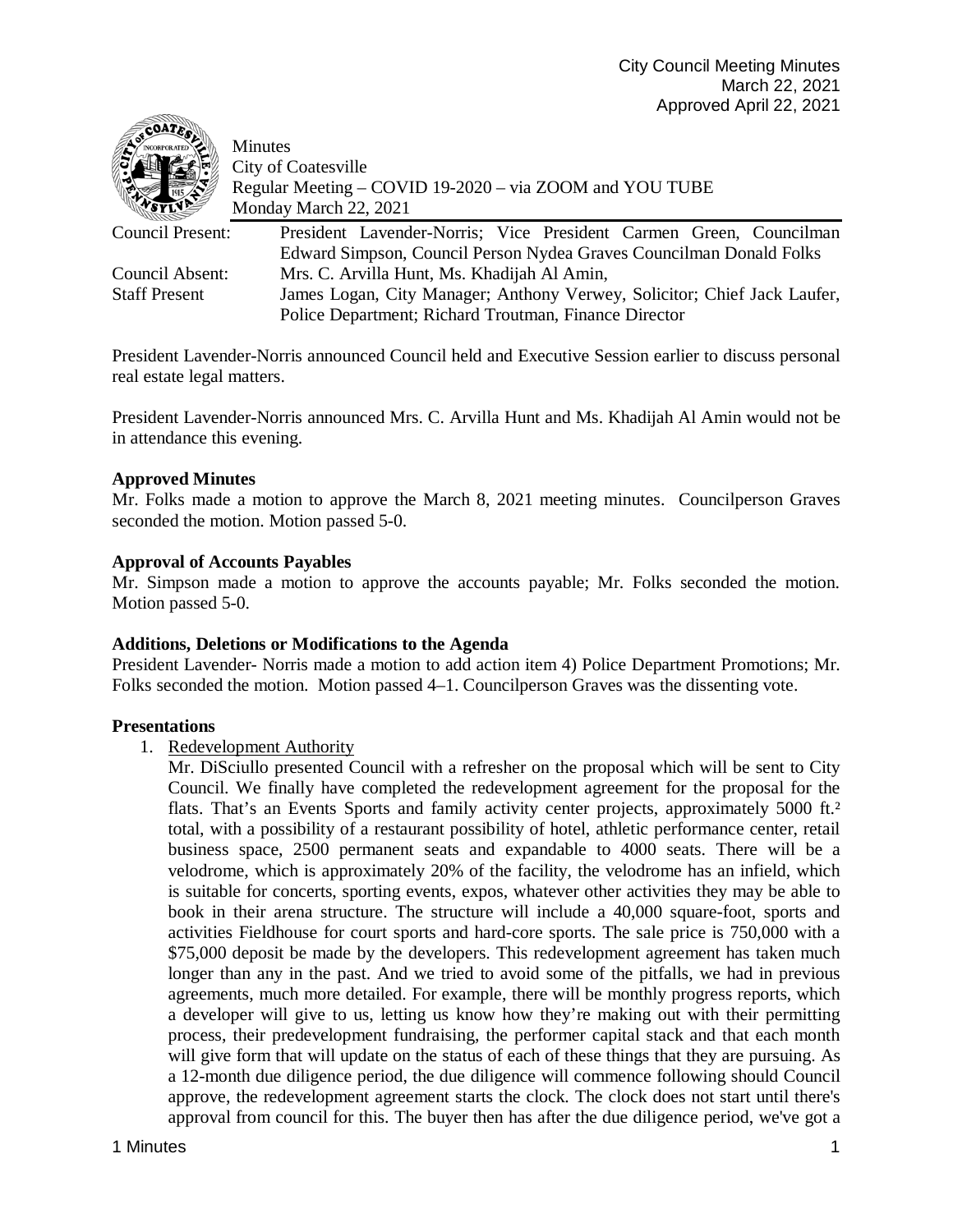closing, they purchase a property within 120 days. They need to begin construction within three years. They have to complete project. Now, when I say the possibility of a hotel, the hotel is mentioned in there, and it is mentioned as market conditions. If there's a demand for hotel, they can do it. They would certainly have to come to the City for all the approvals to do that. There is a stipulation in there that should they build a hotel, that'd be a mediumpriced hotel, like would not be a motel six. The building is oriented towards the East because the facility should serve our community, the region and beyond. And we want this to assist us with the redevelopment of the downtown. One last thing here is the developers do have other properties in the downtown. So it's certainly in their best interest to see this facility feed into what we are trying to revitalize downtown. The developers are local and they are here and I believe they're going to make a presentation and give you much more detail. As I said the agreement is completed. We have included the City Solicitor, Mr. Verwey along the way in trying to put this agreement together so that his concerns were addressed prior to you seeing the final document. Councilperson Graves asked if the developer had discussed any of the community benefits agreement. Mr. DiSciullo stated that is a question for the developer. Councilperson Graves asked and would that be the same thing for like the sustainable initiatives. Are you able to say who the developer is? Mr. DiSciullo announced the developers are IDG Development, LLC and the contact persons are principles of the LLC are Crosby Wood and Josh Burrell. Council Person Graves asked why does this project want to come to Coatesville and be a part of our local economy. I just had some questions about, and I'm pretty sure this is probably for the developer too, a velodrome in what kind of, how much activity do they think about a drone would do for the community.

Mr. Logan thanked Zeke and the RDA for their work that they've put in hours on this project for several months now. We are just looking forward to our next steps. Many of you in the community have been aware of this particular project, it's changed hands previously a number of times as Zeke mentioned, now with Crosby Wood, Josh Burrell and the National Sports and Event Center came in and we've had several conversations with them about issues related to our youth in this community. I think they have a wonderful plan. And, uh, and one of the things that's important and to your point Mx. Graves is, you know, you know, questions like why are they coming to the community? Those are were some of the very same questions I had. And I think after tonight, Crosby and Josh kind of, uh, provide us with a snapshot of what this particular center will bring to the community, I think people will start getting their head around it and start embracing it a little bit more. So we're excited to have these gentlemen here tonight and I'm just going to kick it over to you guys so you can answer some of the questions and share with us your progress and what are some of the exciting things that you will be engaging our youth in as you come to Coatesville.

#### 2. NSEC Presentation

Mr. Woods stated he is known as New Heritage Properties and has been investing in the City of Coatesville for nearly 15 years now. Um, I believe that this project just trimming Smith as far as, um, how we're approaching the, sorry. I wanted to, um, just give a quick, uh, over to our approach in this evening. Yes. One second. I'm sorry to interrupt, but you're freezing and then it's dragging. No. Um, okay. So if this continues and I apologize, and I'm just going to hand it off real quick, but basically, uh, Josh Burrell, I'm my partner at activated capital is going to follow me, uh, with the impact that we've made in the joint venture between new heritage activated capital. I've asked, Dave Chauner to step in and talk directly about the Veldrome and I've asked Dan Morton from Sports Facility Advisory to step in, and he's going to guide us through the presentation that we gave to the RDA earlier last year. I want to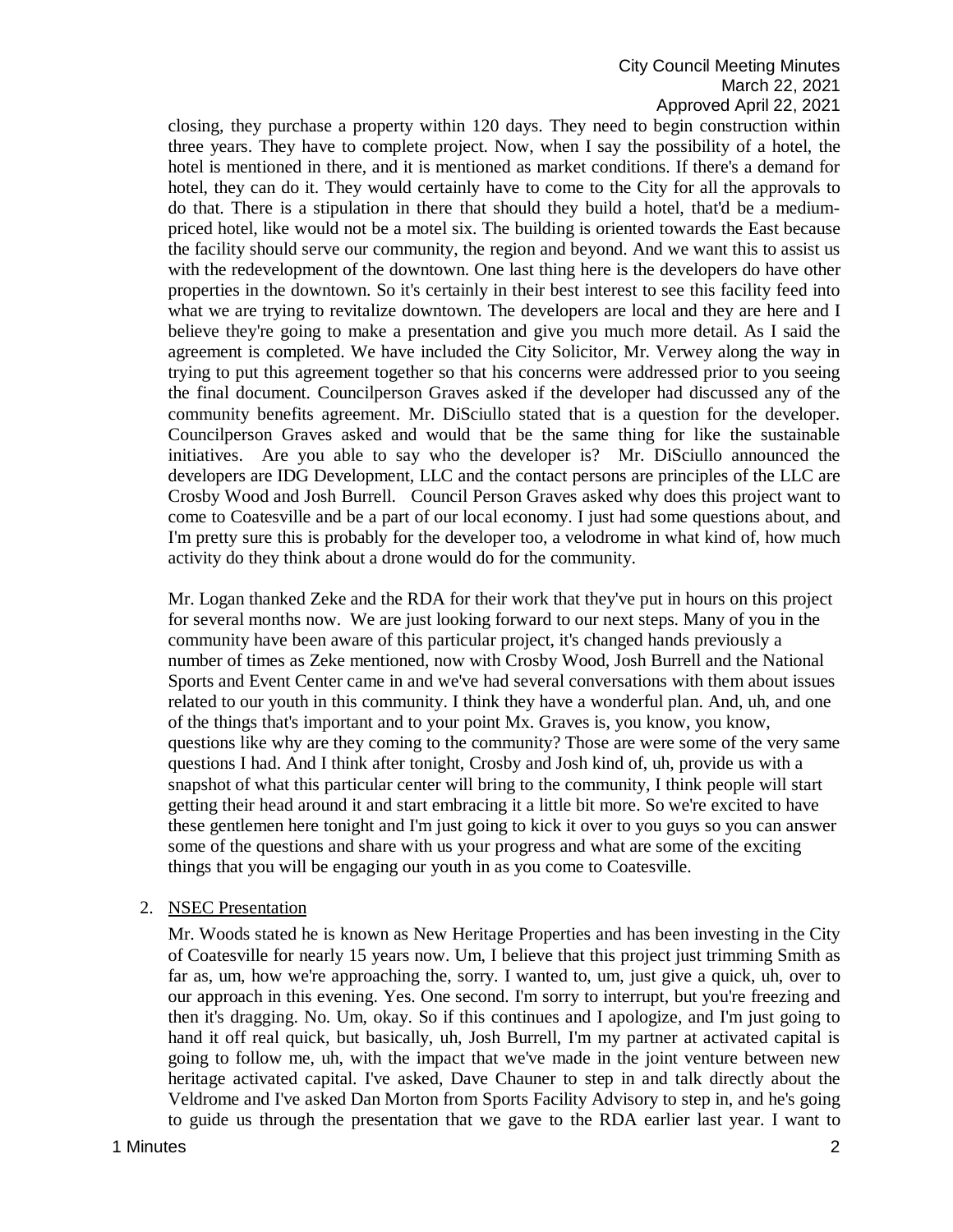thank, Michael Gill from Buckley Brion, and his tireless efforts, on the legal perspective, and we have Andrew Willis, who's a partner of Activated Capital. He's instrumental with Josh Burrell and bringing a material significant amount of capital that's already been deployed onto the streets of Coatesville, making both an economic impact and a social impact. And then many of you that have been very supportive of everything that we've been trying to do.

Mr. Burrell thanked Mr. Wood and everyone. I've had the pleasure of getting to know quite a few of local Coatesville citizens and the community over the last two years. When we talk about being flexible and adapting, whether it be a screen or, you know, throughout COVID certainly that is something that we talk about a lot and, you know, I'm going to share my screen for you just to showcase some of the efforts on where we've been going or where we've been, and then, hand it over to David. As Crosby mentioned on to where this project will go from there. We have a few different presentations to share, but this is an example of a project that we have done throughout COVID. It is at Lincoln Highway and Church Street, and it's just an example of what we define as impact. And we will look to define impact in three pillars, and that's economic development, the literacy, financial literacy and particularly, and then also mental health. So that is very important for us to be able to create opportunities for jobs, a lot of local jobs as well. We will look as much local as we possibly can to, but, you know, looking at what we've done on St. Stanislaus, this is now the Performing Arts Academy with purpose. And so you can see the before and after photos looking at some of the, the work that we've already done in, in the, around the community and some of the buildings there as well. I'm very active in trying to make the community as a whole, not flats parcel, as Crosby mentioned, but I'm happy to answer any questions about any of our projects when it comes to our youth desk campaign, we've donated over 350 youth desks to the community as well, to help throughout COVID. And, that was just something, when we went through this pandemic to see how can we help and be involved. And so that is something that we will very much look forward to continuing and then expanding on. And I think, what Dave is going to speak about is going to be exactly that.

Mr. Chauner introduced himself. I am very familiar with the projects in Coatesville, and certainly with the project that we're talking about now, in fact, about 10 years ago, Crosby and I tried to do this project before it didn't work out for a variety of reasons, which, you know, we don't need to get into right now, but the most important thing I think for, for everyone to think about is that this, the National Velodrome is going to be a world-class venue for local regional national and international cycling events. It's a major facility and it's going to be known worldwide, and it will be the first indoor velodrome in the East coast. Although there are many other velodromes around the country, this is the first indoor one and it has the support of the entire national cycling community, including USA cycling, which is track cycling as a number one focus for future Olympic development. But what I want to talk about tonight more importantly, is the velodrome development foundation. We've started this 501 nonprofit a couple of years ago, focused on developing an international velodrome, hopefully more to follow, but to develop the sport, but also to engage the community. In fact, our mission is enriching lives and positively changing communities through cycling. Our programming focuses to create and support cycling activities and events that serve young people. And these are persons with disabilities students and elite level athletes. Most importantly, we promote a cycling and sports community that embraces diversity and inclusion and teaches participants, that character building lessons of fair play cooperative learning team building and personal achievement. The honorary chair of the velodrome development foundation is Greg Lamond. We have a diverse board of national and regional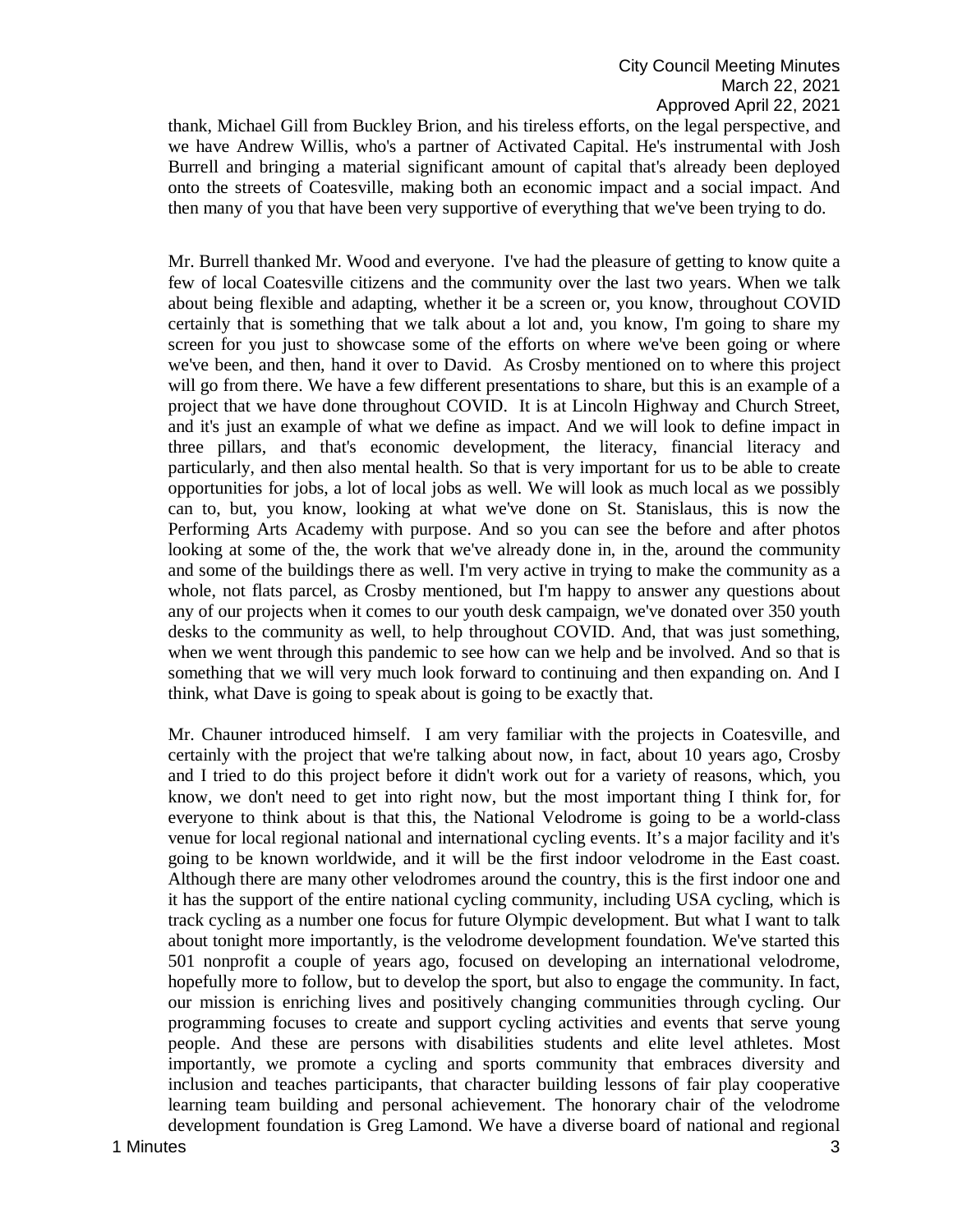cycling supporters. We have most recently, and most importantly launched a \$5 million capital campaign, which is directed by wishing that strategies in Washington, DC, the cover of the brochure that we have is basically an informational piece about what the founder circle is, what it means to Coatesville and what our objectives are. Obviously, it's their admission, our mission, but also goes into detail about what we hope to do. The founder circle, it's called the founder circle because anyone who joins the founder circle has to contribute at least \$25,000. And we have even before we have site approval, even before we have renderings of the facility, we have four founder circle members, who have pledged more than at least \$25,000 each. And we plan to really gear up this campaign. Once we have the final, City council approval, and we have some facility renderings and we can really talk into the benefits and the opportunities that donors will have. But in addition to the program of a very robust program of major cycling events, and that's at every level from local competition to all the way up to the Olympic and international competition, including live-streamed, international needs all over the world, we will help develop. And this is a really important part of our mission here is to help develop the community, and particularly the youth of the community in programs that we think are really going to benefit the youth of Coatesville, future cyclists, and honestly, the society in general. Some of our activities and our goals are to secure a stable of track racing, bikes, track bicycles, which is a special bike you have to use on bank velodromes for use in all the development programs.

We want to reduce the cost as much as we can, in some cases, offer scholarships for kids and create a whole program that will make it very easy for kids in the community in particular to participate. another goal is to teach the cycling fundamentals for youth, families and local companies through a thing we call the, try to track. The try to track program and anybody who's been around in cycling knows that one of the most important things that kids have to learn when they learn how to ride a bike is how to ride it safely. And there's really no way that people are taught that in any with any real consistency. The program and learning how to ride on the track is where you really learn the fundamentals of how to peddle, how to ride, how to handle yourself and traffic and so on. We are looking forward to establishing local youth leagues through area recreation departments in schools. There's a lot of colleges in the area who have club teams in cycling, which is now a very big growing sport in cycling. Intercollegiate cycling is governed by the Eastern collegiate cycling conference has 75 colleges between Pennsylvania and Maine. And most of them have cycling teams that travel. And the ability to bring them into a velodrome where they can learn to ride and race is another key component to it. Another major factor that's important for us is partnering with regional cycling associations. And we're talking about businesses and organizations and clubs, including the bicycle coalition of Philadelphia, which has a very active youth cycling program. I was involved in their cadence cycling foundation. It was first started and it's a way to get youth into a great program and leads to many kids getting in college and, and going beyond, and basically shaping their lives in a very positive way.

We hope to host some activities for cycling organizations around the country that can come here for, for meetings and so on. But most importantly, it's about the kids. It's about getting the kids from the community involved in a very interesting and exciting sport. We've run 40,000 kids through the program. It's produced about 150 national champions and over a dozen Olympians. And I think it's something that Coatesville will be very proud of and something that we want all of the kids to participate in. Not everybody knows a lot about cycling. Not everybody understands that cycling is a sport that could grow. Certainly, the COVID-19 situation we've been going through this past year has seen bike sales increased by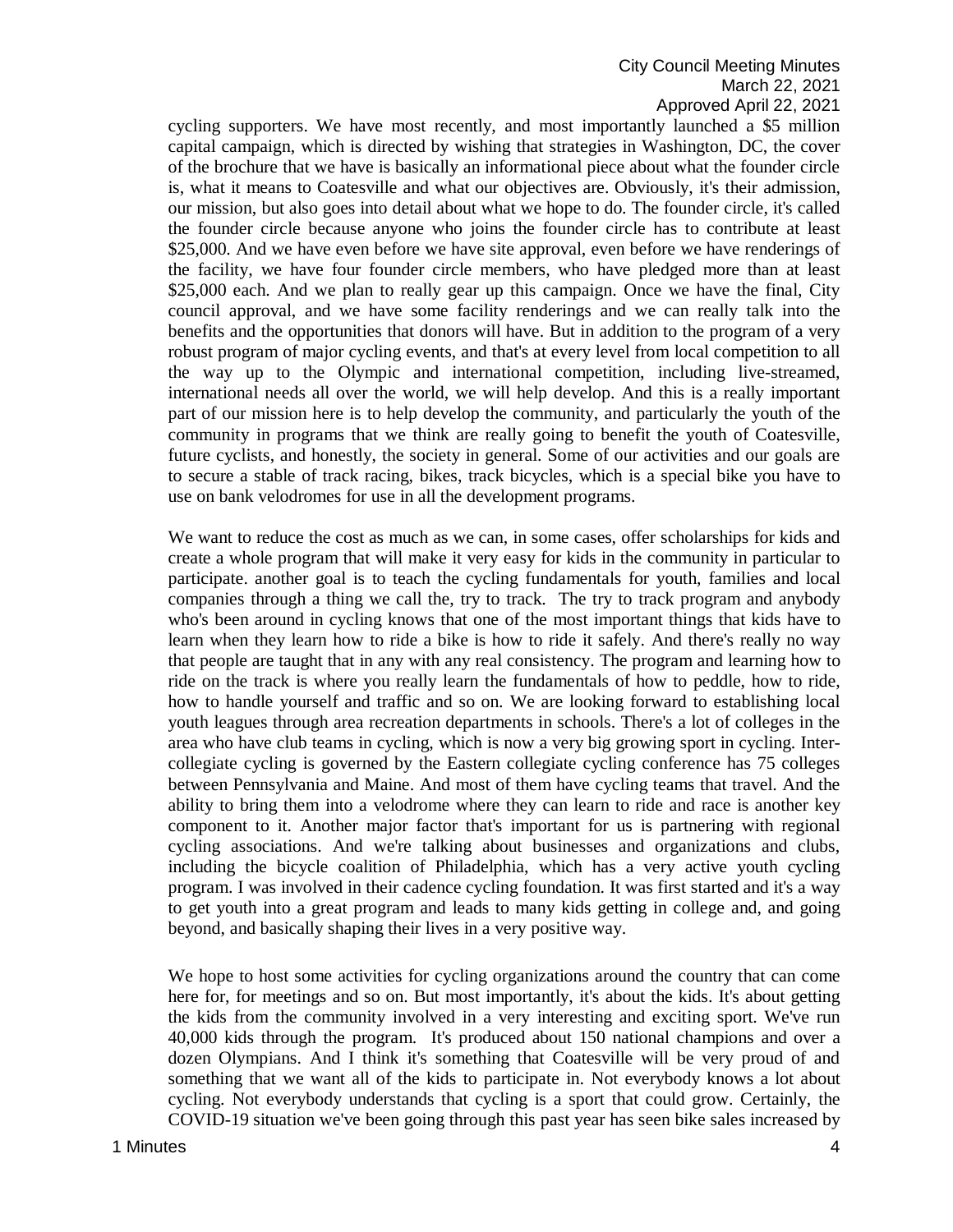120%, the circuit trail usage in Philadelphia area. That's the Schuylkill river trail and the trails that are expected to the Chester Valley trail, which is going to be extended out towards Coatesville. We hope in the not too distant future, that trail usage is up over 150%. And it's, it's a growing and amazing sport. It's great for kids. It's a lifetime sport, but cycling is not the only thing that's going to make this facility successful. And very early on, we recognize that a bike racing program or cycling program, particularly since there's not a lot of precedent for this in the United States, we need multi-purpose and multi-use. And when we connected with sports facility advisory, that was the missing link for us and this group.

Mr. Dan Morton thanked everyone for the time to speak. I'm with a development advisor with the sports facilities advisory. One of the things I want to key in on, obviously a velodrome and multifunction event facility is, is at the core here, but really what we focus on and what we do in venues across the country is we look for dynamic flexible spaces that we can really diversify the offerings, both what we can do from a programming perspective, the services we can offer, which is helpful for us internally from an operation to create sustainable models, but also offers a wide range of activity to the communities we work with. So just for example, within the infield of that velodrome that's 20,000 square feet of in-field space that we can do non-sports events, concerts, graduation, public events, community, and civic events, but it will also be flat floor hardwood court space, where we can do things like basketball and volleyball for multi-generations from youth up to seniors, things like Pippa ball and silver sneakers programming. This is what we're doing in facilities across the country and taking assets to drive non-local visitation, but also creating community access. There's benefit throughout what's happening in those spaces. There is a lot of things happening within this facility, but the key is being dynamic, flexible, and diversified in the offerings that we have and keep going. The facility will become part of the SFM network operated by our company of professionals, which allows us to leverage our systems, our technologies, our resources, and our talent to bring what we've achieved in other communities to Coatesville.

We forecast in our pro forma about \$18.6 million in economic impact annually at new nonlocal spent Josh wall. And last thing I want to highlight is the job creation. If you want to go down to that, but we've also forecasted new jobs that will be brought to the community by this operation. We expect that to be about a hundred full-time equivalent jobs in year five, that's both full-time and part-time positions that equal full-time rates. So again, just want to share some of the impact, really excited to bring this to Coatesville and to continue the work there.

Councilperson Graves asked what are the community benefits, is there a community benefits agreement with the people who live in our community that live closest to this National Sports and Events and how does this project with the interests of the community that it seeks to serve and by interest, I mean, things that they are interested in doing and participating in? Mr. Wood replied I think how the community benefits is coming back to how we certainly define impact and economic development. So being able to have job opportunities for one is certainly a community impact we've already showcased that we will always look local first. With SFM, the operation, we work with every community to not only look at what can we operate for sports and activities, but also what's needed in the community and what, and creating what we call the SFN access program, which is something we have in every facility that we operate and is unique to every community, but the Genesis and the benefit of it is, taking what we can achieve in corporate sponsorship and other relationships and using those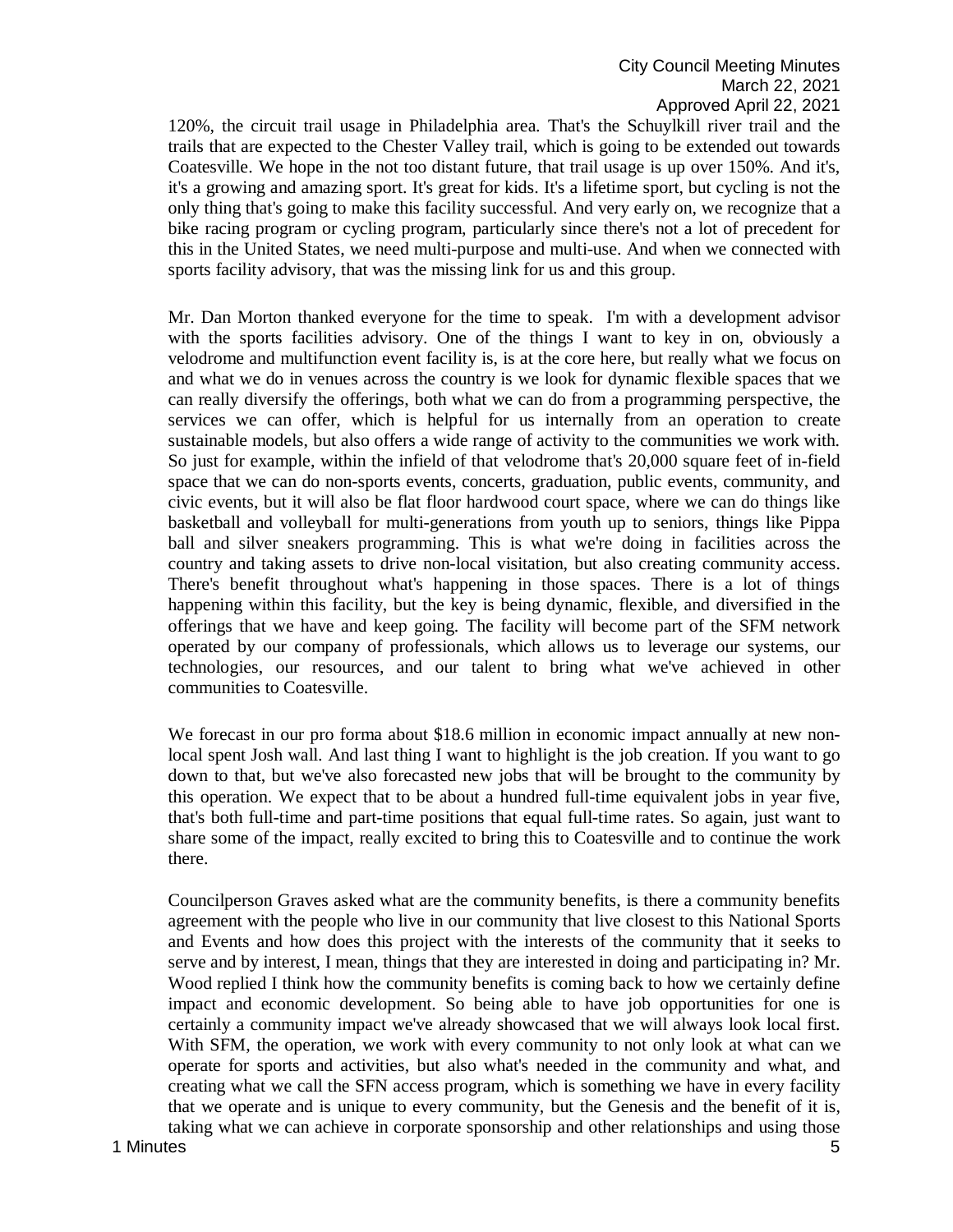funds and using, leveraging those to create access to the community to have the facility in those programs, regardless of the ability to pay for those. Councilperson Graves asked just because there isn't a, not that I see anyway, a Olympic cycling or speed, speed cycling culture that already exists. A lot of kids on speed bikes, just kind of outdoor bikes or mountain bikes sometimes. I was just wondering why Coatesville, why was it so important that this be in Coatesville for this like regional draw here? Mr. Chauner replied I know that a lot of people don't know a lot about cycling, but there are thousands, if not millions of people that ride bikes and that are interested in cycling and in all of its different organizational forms. And I think that cycling is an underserved community. I mean, most cyclists don't really have a place to go where they can really enjoy a facility and whatnot, and what I've found in my career of organizing cycling events and being involved as they're huge community supporters, kids get excited about riding bikes. There haven't been many programs for them to get involved in which consequently is why you don't see as many organized programs. But I think that's what we, that's what we want to bring to this. I think it's a huge opportunity and Coatesville is a great place. There's a lot of athletic talent in Coatesville, and you don't find that kind of athletic talent everywhere. And I know that for a fact, and we all know because so many great athletes have come out of Coatesville. And I think it's a, it's an opportunity for disadvantaged kids that maybe don't have an opportunity to do some other things. And that's a big part of what we want to do is get these community kids involved, and then we'll be doing clinics. We'll be doing presentations, we'll invite the kids down to watch some of the racing, we'll get them involved and in every aspect of the program. And I think you'll see that it's going to end up being a very exciting thing for the kids. But what I want to remind you of is this, this is a National Sports Event Center, and the cycling program represents about 20% of the revenue streams. So while the cycling is prime, so a higher profile user of this facility, this facility is about creating opportunity for the next generation of Coatesville.

Mr. Folks stated that every time somebody came into this thing, they would give all this stuff and then don't have the money, or they were going to have their hand out saying, we need money. I don't want you to come in here and say good things and we give you work. And then you turn around and say, well, we need money. We're out of it. We can't finish it. I don't want you to come in here and start something and don't finish it. I want you to come in here, put a shovel in the ground and finish this day. If you're going to start it. But if you don't have the money, say it upfront, don't wait to a year later and say, Hey, we're done. I'm tired of that. And we've been, we've been so bad in this town of bringing in developers and they just on us, excuse me. But that's what they do. And I'm a hundred percent behind you, but I want you to be upfront with us right off the gate. Hey, we're going out. There's so much money. We need this, we need that. But don't come in here and say, I got it because we got a hole in the ground down there on 82 to 30. We don't want that on the flash is the last piece of lamb we have most, and we want it right. So, no, if you got along behind you, I'll be your biggest cheerleader, but if you don't have it, that's what I got to say. Thank you.

Mr. Simpson stated I don't really have any, any questions for a team, but what I do want to say is that I think you can see from the investment that New Heritage and Activated Capital has made in this City in the last couple of years. They are not getting into this. They are going to have some skin in the game. They are the only ones I think that said that they would put up a deposit. They were the only ones that said that they would pay \$750,000 for the property. Everybody else wanted it for nothing. I think that their actions speak louder than words and once we approve this and they put that deposit down, we'll see what happens because, I think they have an investment in this City. I think without this, it doesn't help enter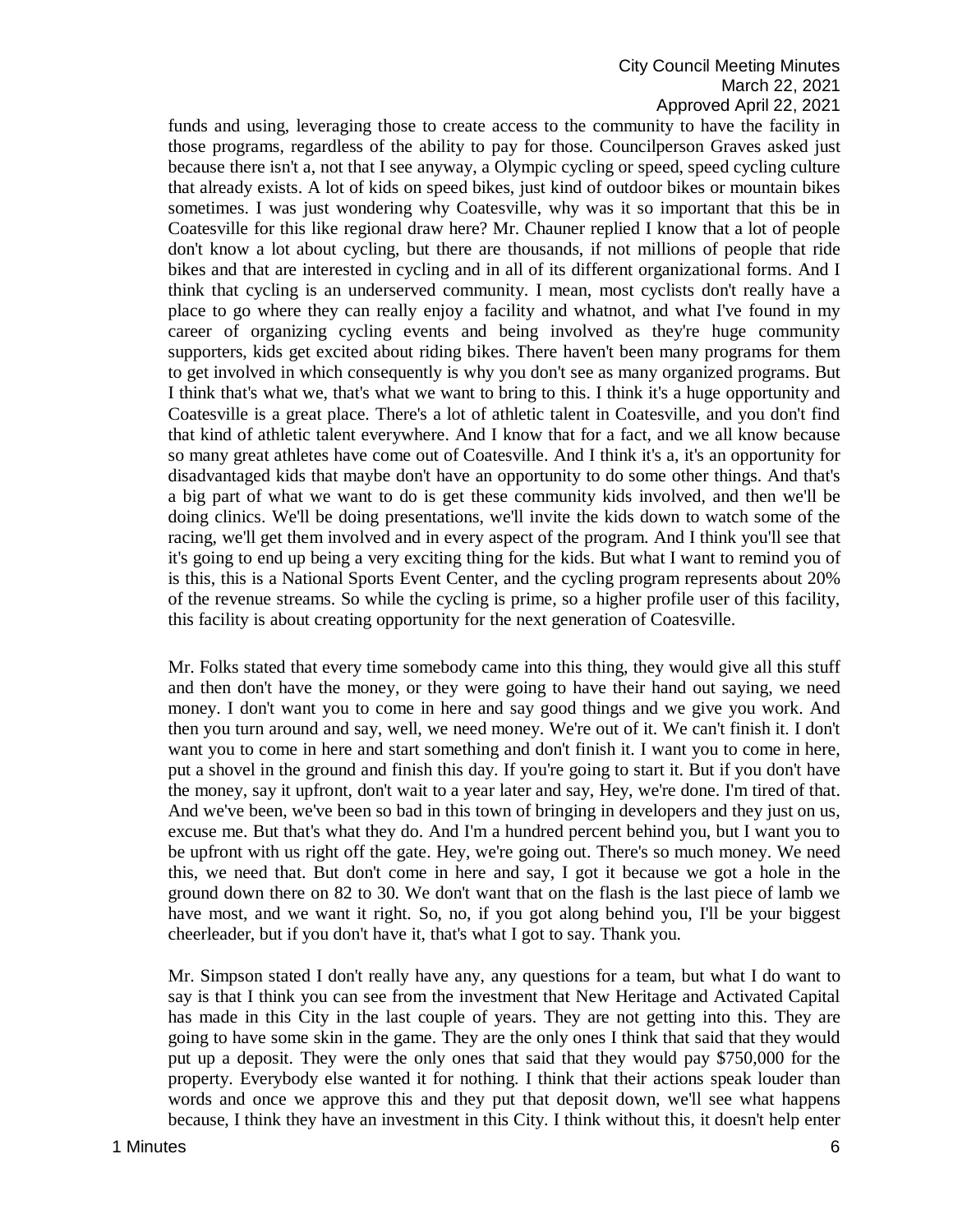any of the other investments. And I think they're committed to this. I think now's the time is right. I've been part of listening to this velodrome, for actually i can say rhetoric for the last 10 years. I was very enthused about it then, and very enthused about it now, you don't get the people that have been involved in this and like Greg Lamond and some of the Olympic cyclist. What we have to do is, you know, every time somebody wants to bring something to Coatesville, everybody says, well, how's that going to benefit the community? Like, it's not all, it's like, the community is the City of Coatesville and the surrounding communities. So, you know, we have to look at the economic impact of all the people. We want to bring people into the City to make this a better City. And I think this is one of the first steps to do it. And I want to thank you gentlemen for being persistent and staying with us and hanging in there.

#### 3. Brandywine Health Foundation

Ms. Kimberly Daye Hardy thanked the City for the opportunity to share what I'll be sharing with you this evening. I'm really excited to be here tonight and appreciate all of the familiar faces and joining with some new faces for, for myself. I am the strategy officer with the Brandywine health foundation. We are a greater Coatesville base funder, and we fund around the social determinants of health, which allows us to stretch our coverage, if you will, across all of the non-municipalities in the area. And so we are excited not only about all of the things in the movement that we see happening, not only in the City of Coatesville, but the surrounding area, but we're excited to talk about this new initiative that we have them working behind the scenes with many of our partners throughout the City. I do have a short presentation, which will just help me stay on track. We are the Brandywine Health Foundation and the initiative that we have been working behind the scenes on, if you will, is known as the Coatesville Black Media Renaissance Initiative. Vanessa Briggs (CEO) and Mr. Logan had a conversation really talking about some of the things that the community had been sharing about what they wanted to see in Coatesville. Many of us began to kind of brainstorm and just talk about a creative way, a creative approach that we could really convene folks together and really begin to lift up the arts a little more in the community. And so, born was the Coatesville Black Media Renaissance initiative. The initiative really was just burst and sparked out of just the evidence of what we have been seeing around racial and equity and our communities, social injustice and equality. And this idea really, kind of came out of this conversation again, that just sparked out of the need for just some, some creative ways to do something a little bit different amongst the arts community and really these conversations kind of stemmed out of what was happening in our region. We have seen a lot of other things happening in the pandemic, as many of us know, lifted up a lot of the disparities that we've already known to be true in our communities across the board. On top of that, we experienced a lot of injustice really. And people began to speak out and cry out and say that something different needed to be done. And so as a funder, in the public health space, one of the things that we recognize is that racial inequity and racism are all components of what impacts us around the social determinants of health, where you live, how you spend your dollars, access to education, access to food, all of those components go into the health of a community. With the Corona virus among us, the economic downturn that resulted, or that came forward, in light of COVID and really just uncovering of some of the injustices that we've seen in our criminal justice system, this voice, this idea, this way to channel energy and talk about and have the hard conversations, and then talk about how we could plan some really innovative and creative programming in our community came about. A lot of the things that have disproportionately impacted African Americans in our community. The biggest misfortunes and biggest travesties to our society of course, was the death of George Floyd and also the death of Brianna Taylor and many other names that we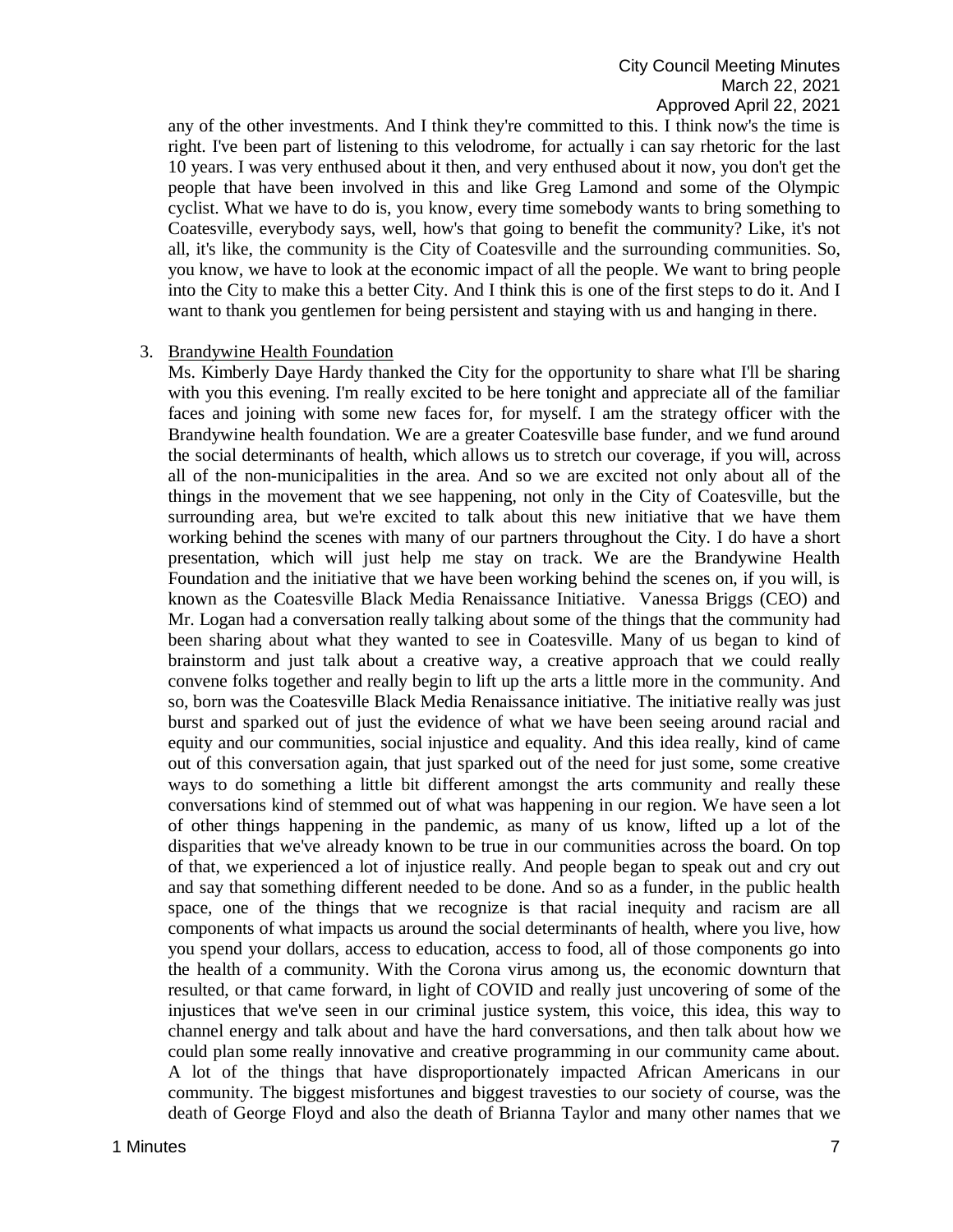continue to lift up. And again, it, we saw in a midst of the Corona virus taking place and in the form of an impact, we also saw the community responding through marches through so many different platforms. The idea really burst out of this, out of everything to say, what can we do together, the community together, and really began to lift up community voice in a new and unique way. In March of 2020, the Brandywine Health Foundation, in immediate response to the pandemic launched, what we refer to as our healthcare and economic relief fund. And really what that enabled us to do is really respond quickly, not only to our grant partners and the community, but respond to some individual requests, in phases, the first phase being the emergent responses and emergency response, if you will, the second phase being more of a how can we then begin to sustain and talk about long-term application of how we can keep everything moving forward. And so, we released a general operating fund and in our phase three, which we are preparing for at this time, we are looking at continuing to look at ways to again, be responsive, but also support the community. And so what came out of that again, is this continual focus on our strategic plan, if you will. And one of the components of our strategic plan was really again, talking about the lifting up of community voice, the lifting up of creating an equitable opportunity for all voices to be heard. When we wrote the strategic plan in 2018, 2019, we didn't know of course that everything in our society would transpire as it has. And so again, it really feels timely in a sense that this community voice project happening at this time when we really have an opportunity to shift the narrative, the timing of it couldn't have been better. The community voice initiative under the Brandywine Health Foundation, one arm of it is the Coatesville Black Media Renaissance Initiative. And this project is funded by the Independence Media Foundation in the Philadelphia Foundation. We wanted to create an opportunity where we could influence media influence policy influence system, and really work and partner with residents and the Arts Community.

We wanted to do this through three platforms. One is the advocacy platform. I have an opportunity to share with you, as the council and residents who are watching, there's also a greater advocacy platform that we're building to, again, to be able to say, these are our issues, this is how we will lift them up. These are ways in which we desire to lift them up and create a new narrative. Again, that allows some of the issues that are most pressing to our community to be heard. The second way that we would implement this is through Arts and Culture. We wanted to promote and build and come together around a Black Expo. A Black Expo would be almost like an ongoing expo, if you will. That again, enables the arts community to have a voice, but also enables the youth and opportunity to have a voice, through what we're creating. One of our community partners is, Fonz, Newsuan, and his amazing show City talk live with streams on Facebook. He is already connecting and engaging with the community. We partnered with Fonz to just continue to support and talk about issues that are most pressing to the community, but also create long-term conversations and build that up more. What this project does, it engages artists. And right now, there are local artists, and community partners that meet twice a month and collectively basically plan and implement this community driven strategy to change the media narrative, and to build a sustainable platform for ongoing community, voice and inclusion. This group is actually building it out. There is no specific format or plan if you will, to how this would be done, but with this funding stream it enables us to really creatively come together and build it. And that's a little bit different. Normally when you are funded for specific projects, you are required to say, here is my specific formula. Here is a, B, C, D. This is exactly how I'm going to do it, this funding opportunity, and enables us to build that structure and lift it together, as a group, as community. And so that's the essence of what community voice and the black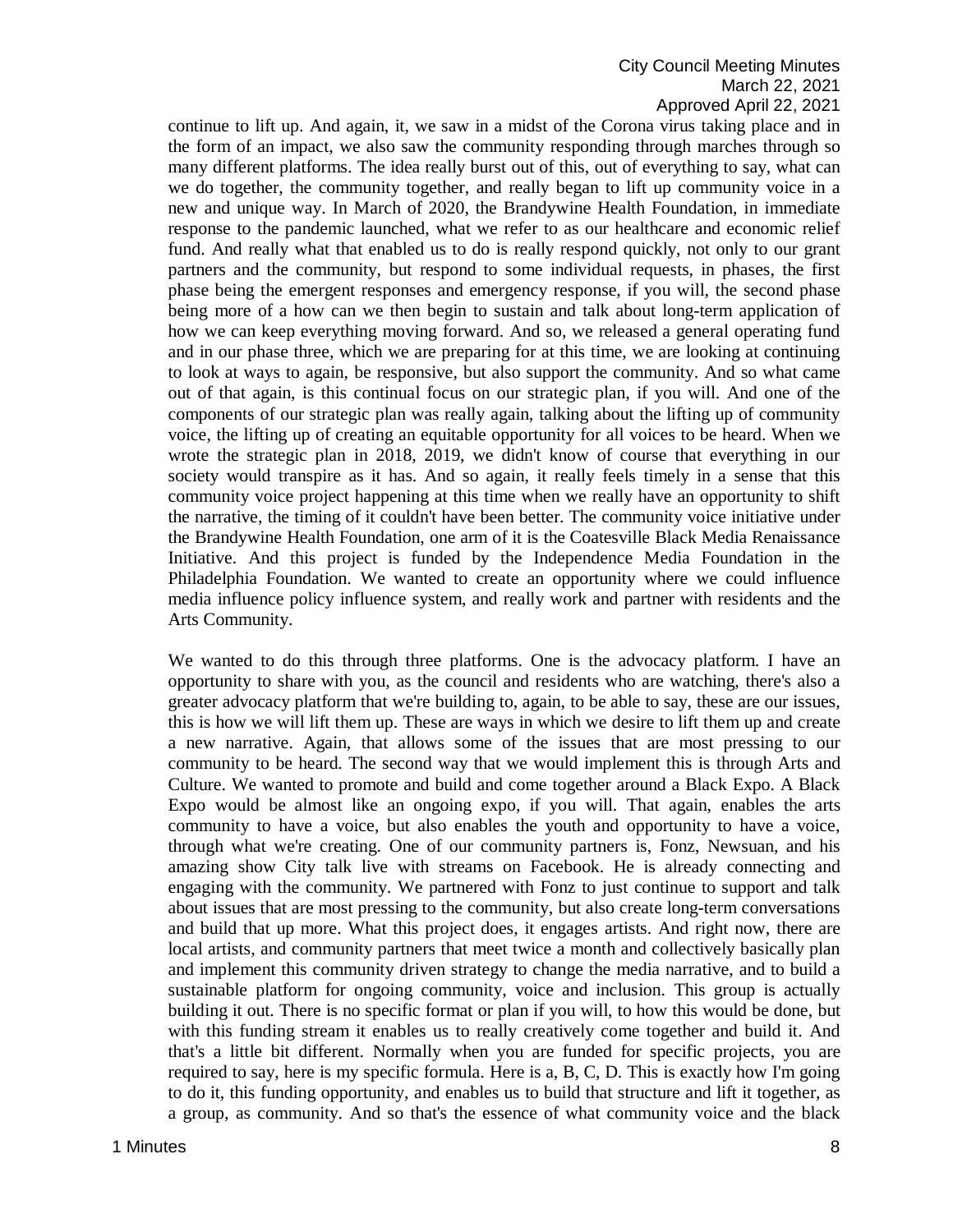media project is all about. And so that's a little snapshot of what we've done thus far. Again, the partners are meeting monthly and we will continue to meet throughout the summer and early fall. You'll continue to hear more about the expo that is, that is coming together. And then there are other projects that the group is interested in launching as well. They are planning and really creating. It's a unique opportunity to have representation from your Arts Community from business owners to photographers to your storytellers to your artists who are in not just media arts, but graphic arts, media design, and also television.

It's just amazing that when we come together, there are amazing things that we can create. And this is a model that has been used in other cities, but really regionally. What's happening in Coatesville is amazing things happening in Coatesville. And so, this project really is about lifting up that voice and lifting up Coatesville. We are really grateful to be in partnership with the independence media foundation, who was creatively looking for opportunities to lift up communities in this region. And so there are a lot of community voice projects throughout the area, because of just the unique, and it's just something unique happening in Coatesville, happening in the arts community. We are really excited about this project and continuing to look forward to building it out. And so that's the overview, certainly for more information. We are always available at the Brandywine Health Foundation as far as conversation and inclusion, but if you're interested in how to get more involved with this project and interested in learning more about this project, you will continue to hear more, but of course we are, I'm always available.

Councilperson Graves stated I have people working on a directory of a podcast or artists, the local artists that are in Coatesville or initiative to like, be challenged to find folks because they have a time, taskers and Coatesville. My next question was I see that there is opportunity to have an event on event square, like a roots picnic or carefree possibly over a section. That sounds really good. It sounds like you consider some of the interests of the community, because we do have a big podcast of people doing podcasting. Do you have people from Coatesville who are community members working on this initiative with you?

Ms. Hardy said all of the partners of this initiative are native Coatesville. We actually just, I mean, couldn't be done, couldn't be done any other way to be ought, to be forthright with you because the people who live here and work here and embrace just the arts community, know where the resources are and really know, um, again, what, what are some of the, when we talk even about the historical kind of implications, just some of the things that have been here for a period of time, you know, how we lift up those stories as well. So everyone that is a partner are, are definitely from Coatesville. Um, the other thing I want to just share really quickly too, you mentioned the pod-casters community. So I think that if there is an opportunity for us to speak offline, there is one of the pieces for sustainability that this group has interest in is connecting this and talking about not just not to get too much into the details of it all, but in terms of when we talk about how to sustain this over a period of time, because everything is this podcasting just has exploded in general. There are some ideas on the table about how we can connect this long-term. I mean, currently now, and then long-term, so if there's an opportunity for us to speak outside of this meeting, we will, I would very much love to connect so that we can draw those. There are some mentioned on the table, but I don't know if it's inclusive of, you know, the different arenas and one of the artists is actually building out a network. I want to definitely make sure that we connect so that we not only don't duplicate, but we don't leave anybody out if you will, as well. I also love the roots picnic idea. That's just, that's on a whole other level. I always say, you build people ask and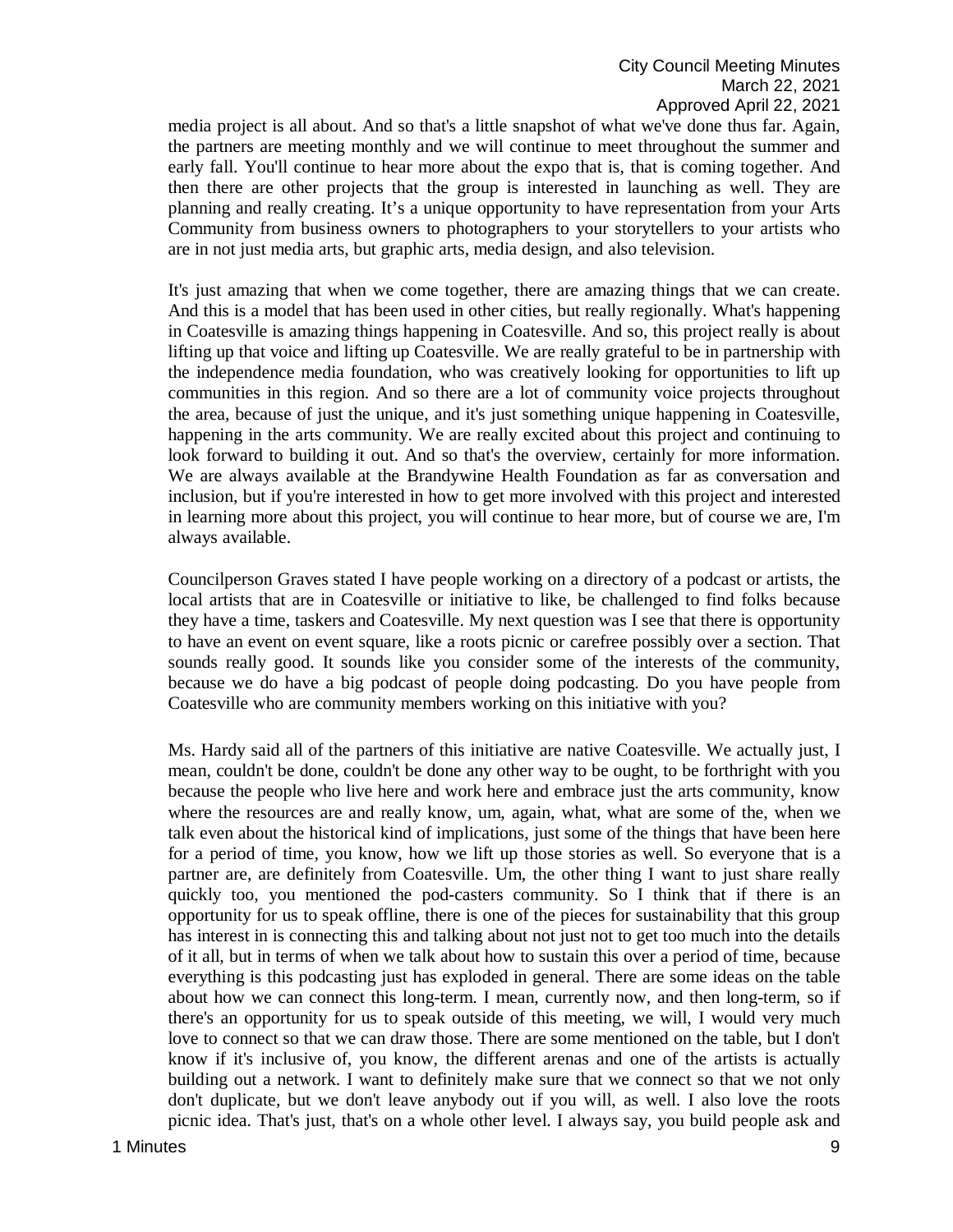make many make, mention and say, well, it can't be done. It can't be done. This group is saying, why can't it be done? It's just a matter of pulling together our resources.

### **Discussion Items**

#### **1. Meeting Minutes**

There was no discussion on meeting minutes at this time.

#### **Citizens Hearings – Regular Action Items Only (3 Minutes)**

There were no comments at this time on regular action items only.

Vice President Green made a motion to close citizens hearings on regular action items only; Mr. Folks seconded the motion. Motion passed 0

### **Regular Action Items**

1. Receive and consider a motion for first reading and authorization to advertise, an ordinance authorizing the City of Coatesville to lease the City's property located at 120 Pratts Dam Road, West Brandywine Township, County of Chester, UPI No. 29-8-5.5, to Pro-Tech Energy Solutions, LLC, for purposes of constructing and operating a solar energy generation facility for a twenty year term, with options for two five year extension, with an annual rental payment of not less than forty thousand dollars for the first three years of the term, an annual one percent escalation of rents in each subsequent year beginning in year four, and payment of rents commencing at the start of construction of the Solar Facility with a lump sum payment of the first three years of rent, and continuing annually thereafter beginning in year four, on the anniversary date thereof, for the remaining term of the lease, including any extensions.

Vice President Graves made a motion to approve first reading and authorization to advertise, an ordinance authorizing the City of Coatesville to lease the City's property located at 120 Pratts Dam Road, West Brandywine Township, County of Chester, UPI No. 29-8-5.5, to Pro-Tech Energy Solutions, LLC, for purposes of constructing and operating a solar energy generation facility for a twenty year term, with options for two five year extension, with an annual rental payment of not less than forty thousand dollars for the first three years of the term, an annual one percent escalation of rents in each subsequent year beginning in year four, and payment of rents commencing at the start of construction of the Solar Facility with a lump sum payment of the first three years of rent, and continuing annually thereafter beginning in year four, on the anniversary date thereof, for the remaining term of the lease, including any extensions; Mr. Folks seconded the motion. Motion passed 5-0.

Mr. Verwey explained the City put out a request for proposal for two of its vacant properties. This is the second one and is located in West Brandywine township, for purposes of leasing it for the installation and use as a solar energy generation facility or cause renewable source of energy. ProTech submitted a proposal that provides for essentially the terms set forth in the Ordinance, which would be a 30-year term or a 20-year term with two extensions of five years. The initial rent will be 40,000 a year for the first three years to be paid in a lump sum of \$120,000 upon initiation of construction. Then each year the rent will be increased by 1% over the prior year for the duration of the lease of that property. The lease entered into will provide for construction timelines, decommissioning at the end of the life of the project, proper removal at the end of its useful life. And of course, they'll prototype, we'll have to go through all the development procedures required by West Brandywine township. It's my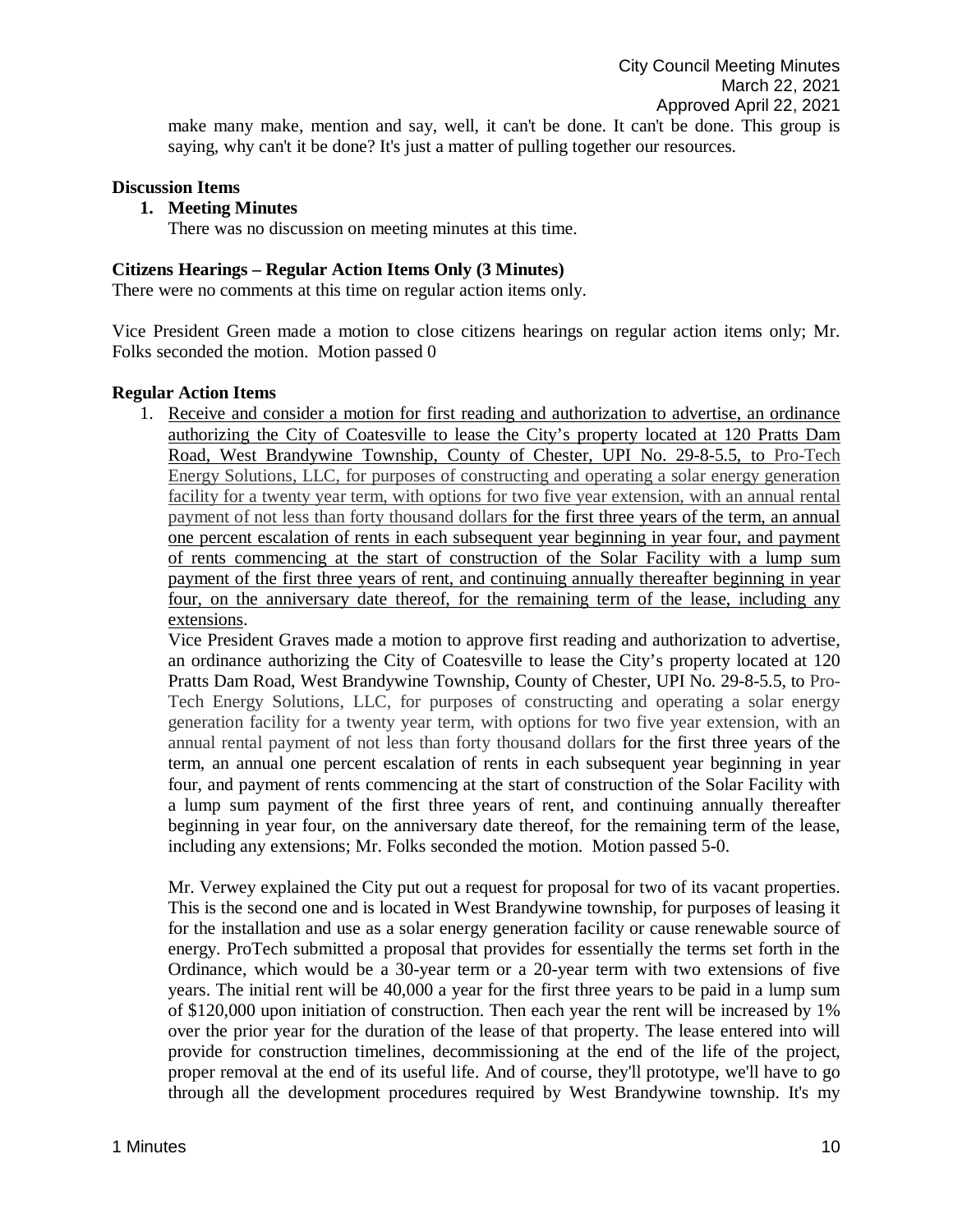understanding they have in fact reached out and talked to the township and they're receptive to this concept of being located in the township.

2. Receive and consider a motion to approve the Civil Service Commission Police Department Eligibility List and approve conditional offers from the Eligibility List.

Vice President Green made a motion to approve the Civil Service Commission Police Department Eligibility List; Mr. Folks seconded the motion. Motion passed 4-1. Council Person Graves was the dissenting vote.

President Lavender-Norris announced the appointment of part-time patrol officers, the Civil Service Commission has provided us with the certified list of applicants who have successfully completed the oral and written exams for appointment. The City has adopted and incorporated the civil service provisions of the Third-Class City Code for purposes of appointing police officers. These civil service provisions require that the Chief of Police nominate a candidate from among the three highest ranked applicants on the eligibility list. These appointments are for the position of part-time Patrol Officer within the Coatesville Police Department. Any candidate who is eligible for veterans' preference under the City's civil service provisions, appearing on the list of three candidates must be selected. Candidates appointed tonight by council will be conditionally appointed subject to successful completion of a background check, medical and psychological evaluation.

There are currently four vacancies for the position of part-time Patrol Officer within the City of Coatesville Police Department. The list of the four highest scoring candidates eligible for appointment to those four positions, ranked in order by score, for Council's consideration, are as follows: William F. Cahill; Eric M. Petrucci; Devrim Gencer; and Andrew F. DiPaolo.

From this list, Chief Laufer has nominated William F. Cahill, Eric M. Petrucci, Devrim Gencer, and Andrew F. DiPaolo, for conditional appointment as a part-time Patrol Officers in the City Police Department.

Vice President Green made a motion to approve that William F. Cahill, Eric M. Petrucci, Devrim Gencer, and Andrew F. DiPaolo, be appointed as a part-time Patrol Officers in the City Police Department subject to successful completion of a background check, physical and psychological examination; Mr. Simpson seconded the motion. Motion passed 4-1. Councilperson Graves was the dissenting vote.

The motion carries and William F. Cahill Eric M. Petrucci, Devrim Gencer, and Andrew F. DiPaolo, are appointed as a Patrol Officer on a part-time basis, subject to successful completion of a background check, medical and psychological exam.

Councilperson Graves stated every time this comes out and I don't feel comfortable approving for conditional hire, with hiring people who are armed and put them in our community, you should have some sort of background information about them. I have said this before and I am saying it again. Vice President Green stated the officers that are part time are filling in the backlog. The benefit is to help keep down overtime and the other thing is that they are conditional, the Chief will do a thorough background check, unfortunately, according to our Charter and the Third-Class City code, that's not a requirement for council to review the backgrounds of the officers. They are reviewed by the Civil Service Commission and by our Chief. And as you guys remember, I think that the last batch, there were guys that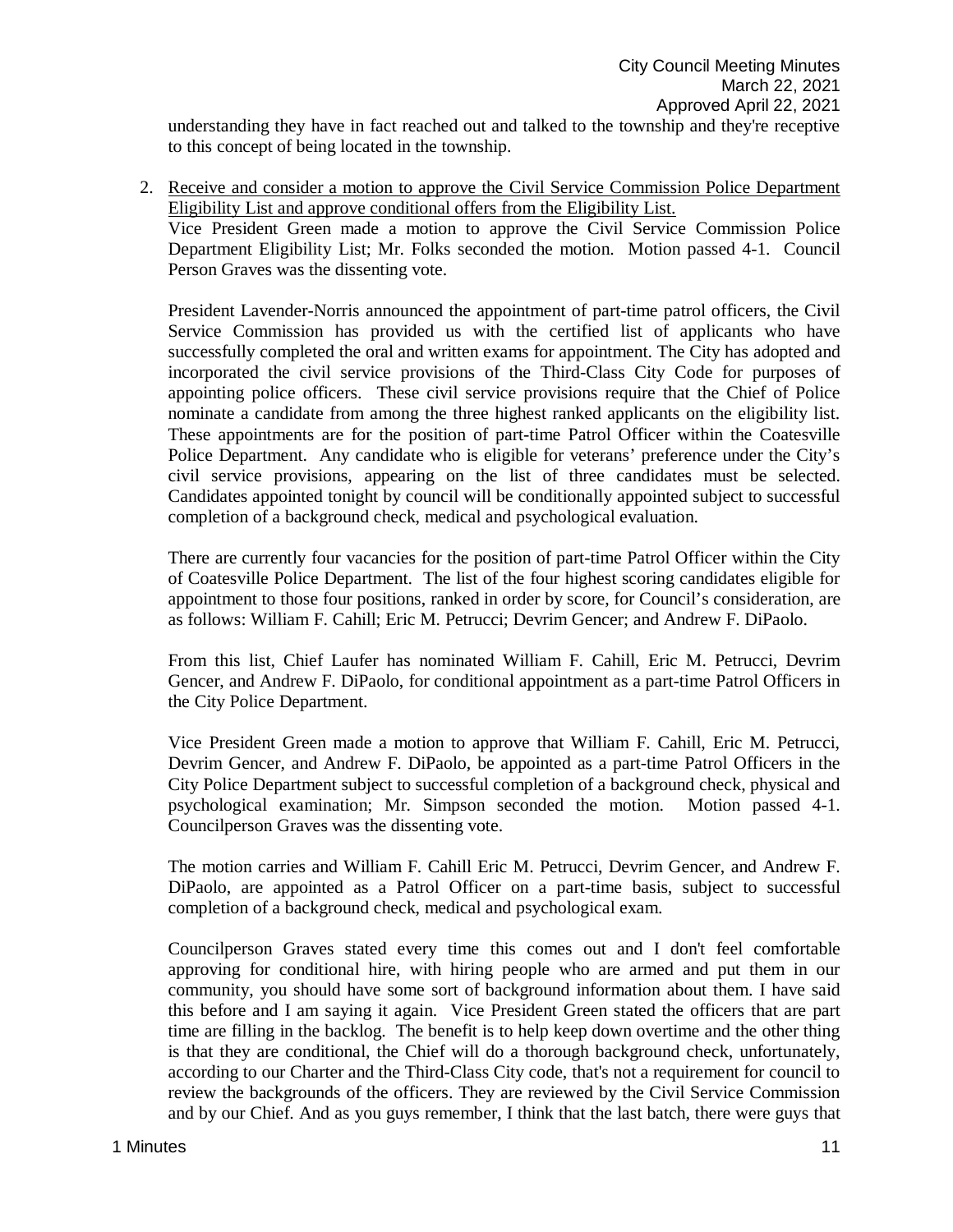did not make it through the conditional background. When you have hired the Chief and the Chief is our go-to and we have to trust his judgment, because that's not a realm that we're entitled to be in as far as looking at a review, doing backgrounds of the police officers. So, the Chief has a very straightforward, and like I said, the last group, they were officers that did not meet it. They did not meet the standard and were not able to be hired. So conditional offer does not mean that they're hired conditional offer means that they have been placed in background is essentially what it's saying. That is my comments to clarify.

3. Receive and consider a motion to reject all bids for the exterior work on the Historic Train Station

Mr. Folks made a motion to reject all bids for the exterior work on the Historic Train Station bids; Mr. Simpson seconded the motion. Motion passed 5-0.

Mr. Verwey explained the City received a number of bids for this particular project after discussions with our City engineer, a number of questions arose regarding experience requirements for this particular project and also the amounts of the bids. The project is funded by grant dollars and there is a limit to the amount that can be spent. The purpose of rejecting all business to allow for rebid to be issued with the requirement regarding experience as well as clarifying the amount, the maximum amount that's available for this project.

4. Receive and consider a motion to approve promotions within the Police Department Mr. Simpson made a motion to approve the promotions within the Police Department of Sergeant Rodger Ollis to Lieutenant Ollis; Corporal Jeffrey Ingemie to Sergeant Ingemie; and Officer Eric Himmel from part time Patrol Offer to Fulltime Patrol Officer; Mr. Folks seconded the motion. Motion passed 4-1. Councilperson Graves was the dissenting vote.

Chief Laufer explained these promotions are brought about by the retirement of a long-term time, Lieutenant Jim Audette, who has served the department well for 20 years, he has elected to retire after about 20 and a half years. We wish him well in his new endeavor with the Chester County Sheriff's Department. So with his retirement, that creates the opportunity to promote Sergeant Roger Ollis from Sergeant to Lieutenant. Sergeant Ollis is well known in the community and well-known by those on council. He is the only candidate on the Civil Service Promotional list for the rank of Lieutenant. The next promotion would be to fill Sergeant Ollis's position, created by his promotion to Lieutenant. And that would be my recommendation to promote Corporal Jeffery Ingemie, who is the highest scoring member on the Sergeant list. We do not have an eligible candidate for officer to corporal because we have exhausted that list. So there'll be no recommendation for promotion corporal. I will make a recommendation to promote part-time Officer Himmel from part-time to full-time fill all the vacancies created by the retirement of Lieutenant Audette and that would be the unanimous selection, the part-time officer selection from all the supervisors, when the police department we've had an opportunity to observe the work of Himmel in a part-time capacity and it was unanimous recommendation that he be selected to fill the full-time position. The swearing in for the Officers will be at the next Council meeting in April. We will have them all present before the Judge upstairs and have a similar swearing in ceremony as we had several meetings ago for the other officers.

Mr. Folks made a motion to close action items; Mr. Simpson seconded the motion. Motion passed 5- 0.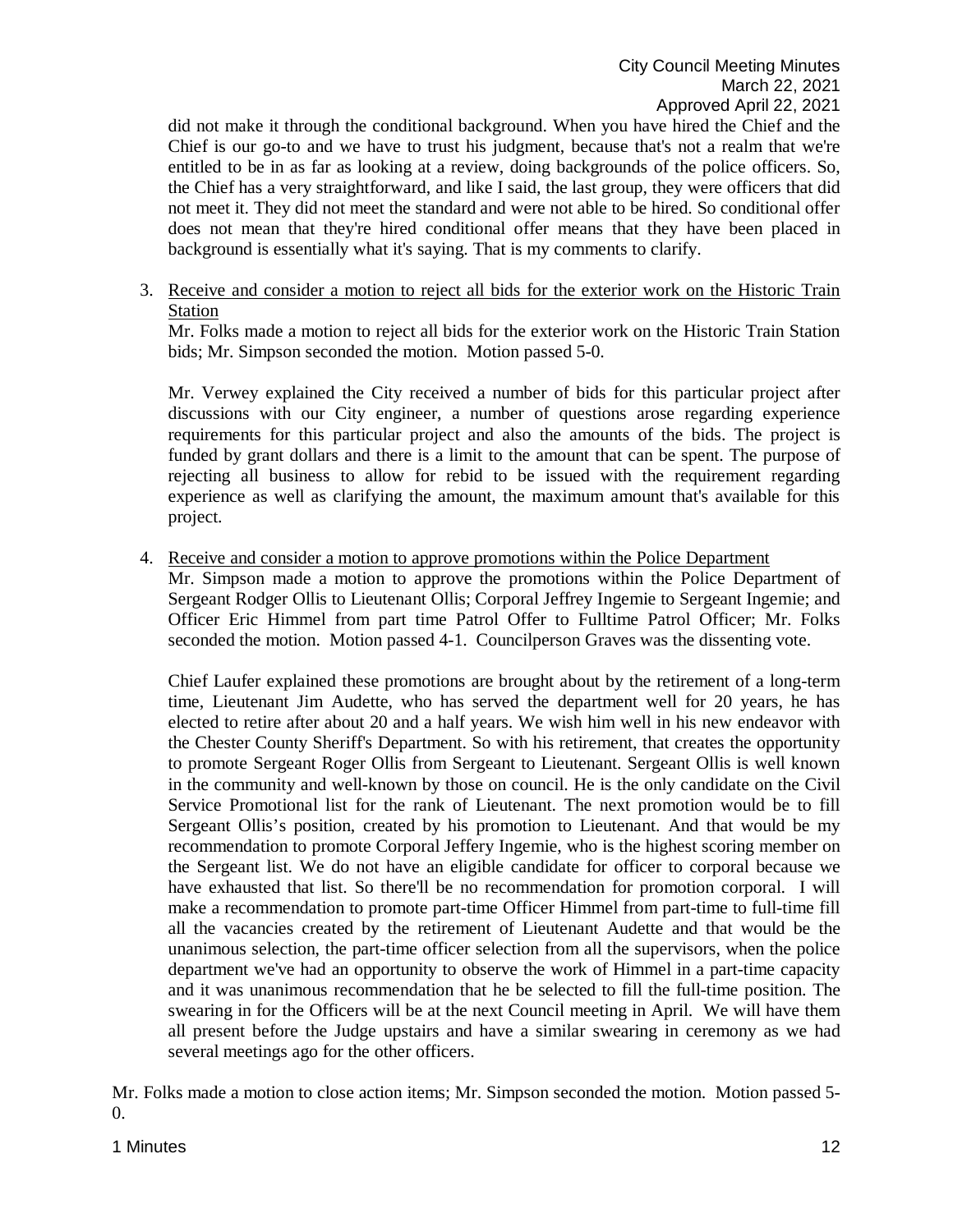*Mr. Simpson excused himself from the meeting at 9:16 pm.* 

### **Reports**

1. Solicitor

Mr. Verwey announced he reviewed and considered documents related to the proposed developments of the flats; worked on real estate matters related to City property and easements; attended meetings regarding pet projects pending within the City of Coatesville; drafted an Ordinance for the leasing of City property; and provided advice and direction on personnel matters related to hiring.

Regarding the Flats, I represent council. So, I'm trying to ensure that documents are addresses with Councils issues as, as we've discussed in prior developments, I don't control how those agreements ultimately flush out, but we have addressed a number of issues I think are important to Council. I think overall, it's progressed nicely. And I thank, counsel for their RDA, they work very hard. He and I have had a number of discussions, telephone calls and correspondence exchanges to discuss and address and flush out issues related to the proposed development. And I think you've done a really good job of addressing the concerns to make sure that this project is one that stays on track, has benchmarks that ensures that there's revenue, there's tax revenue that comes to the City, and there's job creation, and that it's an economic driver.

### 2. Assistant City Manager

Mr. Houston provided a COVID update. We always start off with lately. Coatesville is now at 975 positive cases. It's up 26 from two weeks ago. Unfortunately, I do have to report that we have three lost lives. This last two-week period of time. We are now at 15 in the City of Coatesville, County wide, just under 30,000 positive cases, 739 deaths, 218 tests have been performed out of a population of 500,000. The county's most recent update was they requested 51,000 vaccination kits, but have only received 24,000 to date. They have instituted the education staff vaccines. The program has 94,000 doses for our teachers and education staff. I will give you one announcement, just came out a little while ago. The Chester County commissioners have announced this weekend, March 27th and 28th, there will be memorials held in honor of those families, a one-year anniversary. Now of those lives. We've lost in Chester County at Warwick park, Springton Manor farm and Nottingham park on Saturday and Sunday, March 27th and 28th, giving visitors a chance to remember and reflect upon the lives that we've lost to the coronavirus. So those will be at those parks. I will have this up on our website tomorrow. Just for that sake last week, you asked about whether the health department is tracking where the vaccines are being done by zip code, and they are not tracking by zip code. They thought it was very interesting idea, but at this point in time, they're not tracking vaccinations by community.

The Millview Basin, we have talked about that now for a couple of meetings, the match letter parameters have been completed. It is now in the hands of our point person through Cedarville, Beth Uhler and Valley Townships engineers to coordinate with the scope of work with the DEP as that moves forward. I know you're all looking forward to the draft plan from Ash park. That will be actually on April 17th. It will be unveiled at Ash park. It will be by the Natural Lands Trust. It will be from one o'clock in the afternoon, till three o'clock in the afternoon. Weather permitting. All Coatesville residents are welcome to come see the drawing, see the plans, and also have an opportunity to comment on the plan and for City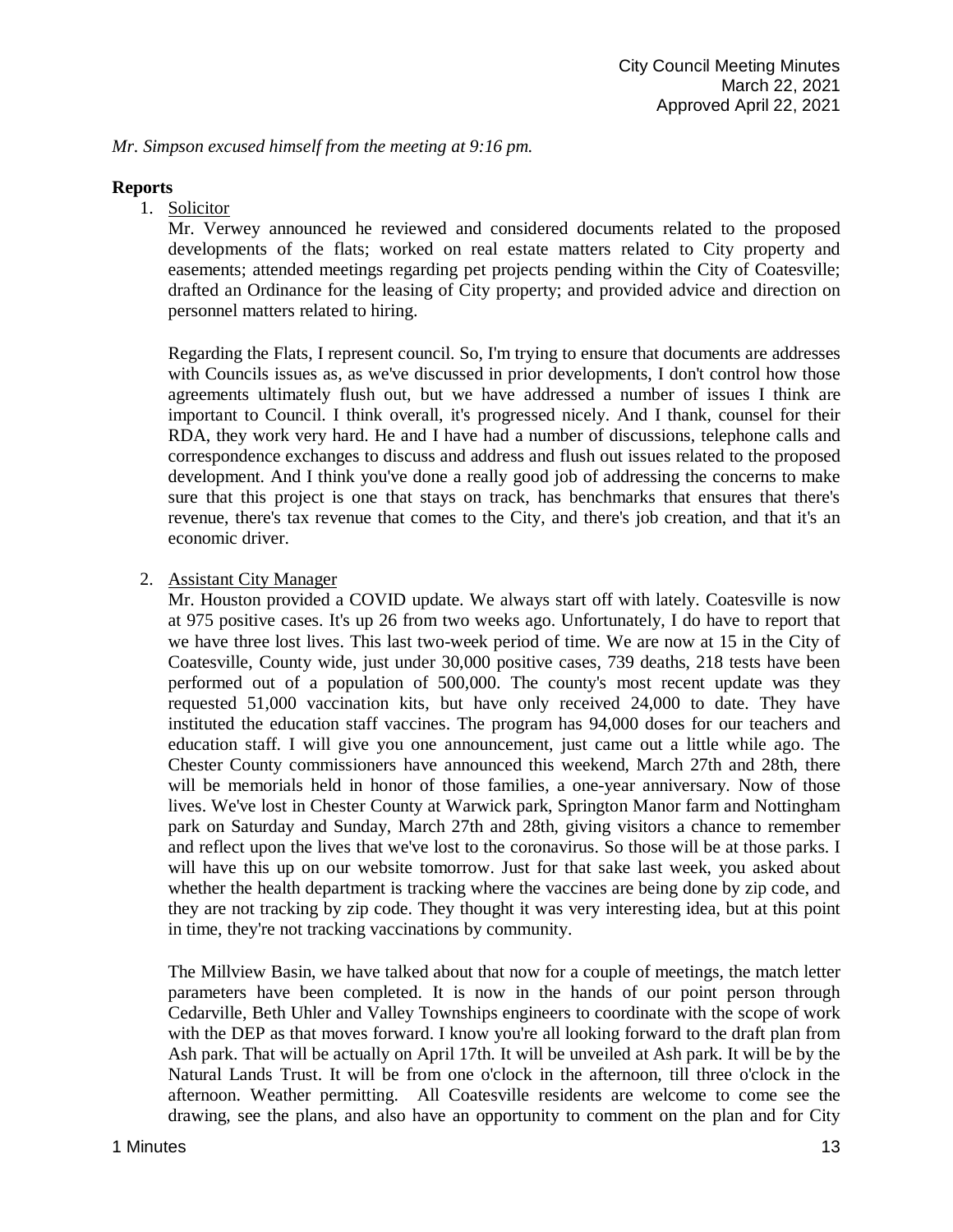council, since you saw a preview for the plan and gave me some feedback, I pass that on to the National Lands Trust, and they have included some of those changes already in that plan. The route 82 paving and guard rail should be done this week, early next week, again, weather permitting, but whether it looks pretty good here coming forward, and those of you in town this week noticed that route 82 and 30 intersection has begun and will continue on until September.

The Fire department had four call-outs in the last two weeks. We had a small rash of Trash cans set on Fire last week on Lincoln Highway –  $3<sup>rd</sup>$  to  $5<sup>th</sup>$  Avenue, our Fire Department did respond and put them out. In the Public Works Department, obviously we're planning for spring cutting season flowers are starting to come out. The outdoor equipment's been checked and ready to go. You've also noticed that the team has been painting new lines around town as far as crosswalks and also cold patching potholes, and also cleaning out stormwater inlets after a very rough winter that needed to be done and get those inlets cleaned out before we get into really heavy rainy season. My last thing is on the Codes Department, the zoning appeal has been filed that is now set for March. There were 31 quality of life warnings issued five for abandoned vehicles, 22 grills in violation of the porch ordinance and several trash and upholstered furniture violations. And I do have to say this cause, you know, I like finding these things. We had three chickens loose in the West end. So, two weeks ago it was the goats today. It's chickens, who knows what I'm going to find out next time around. As per permits, we had one sign permit, one electrical, two vacant residency permits were filed. 24 rental licenses were applied for by landlords to telecommunications, contractors, and 15 plumbing contractors submitted for their annual licenses in the City.

3. Finance Director

Mr. Troutman announced the February financials were included in the packet. I would simply say that we're in a favorable status and it's still early. There're still some timing issues happening, settling out, but we are trending well, especially in the area of early collections on the taxes, so still early, but it's trending the right way that will conclude my report for the evening.

4. City Manager

1 Minutes **14** Mr. Logan announced the City is moving forward. We have a lot of activity here, a lot of great, great things are happening. Number of new businesses that are emerging. Just a quick note, the City of Coatesville will continue its partnership this year, with Kutztown University and SCORE. We will be launching a new entrepreneur program for startup businesses as well as businesses that are in their second, maybe third phase. So, we're excited about the return of that program, and hopefully we can get some of these businesses in some of the storefronts here in the City. In addition to that, Mr. Houston mentioned the 30 and 82 realignment that actually resumed today. And we're very excited to see, the MECO team back out there. It's a much-anticipated project and again, we're very excited that those guys are out there supporting the City. And of course, the County, as well as supporting the City on this particular project. You all heard about the Flats in the land development, the recommendation is this evening, of course Council will deliberate on that and respond in the coming weeks. And I think that news and putting all of these things together in the community as it's a great sign of us moving forward. We did receive the PA American Water future projects, just to give the community a quick update. The two of the projects this year will include Harlan and Adams drive. There's going to be some sewer replacement in that area. So for those of you who live in those areas or that community, or that neighborhood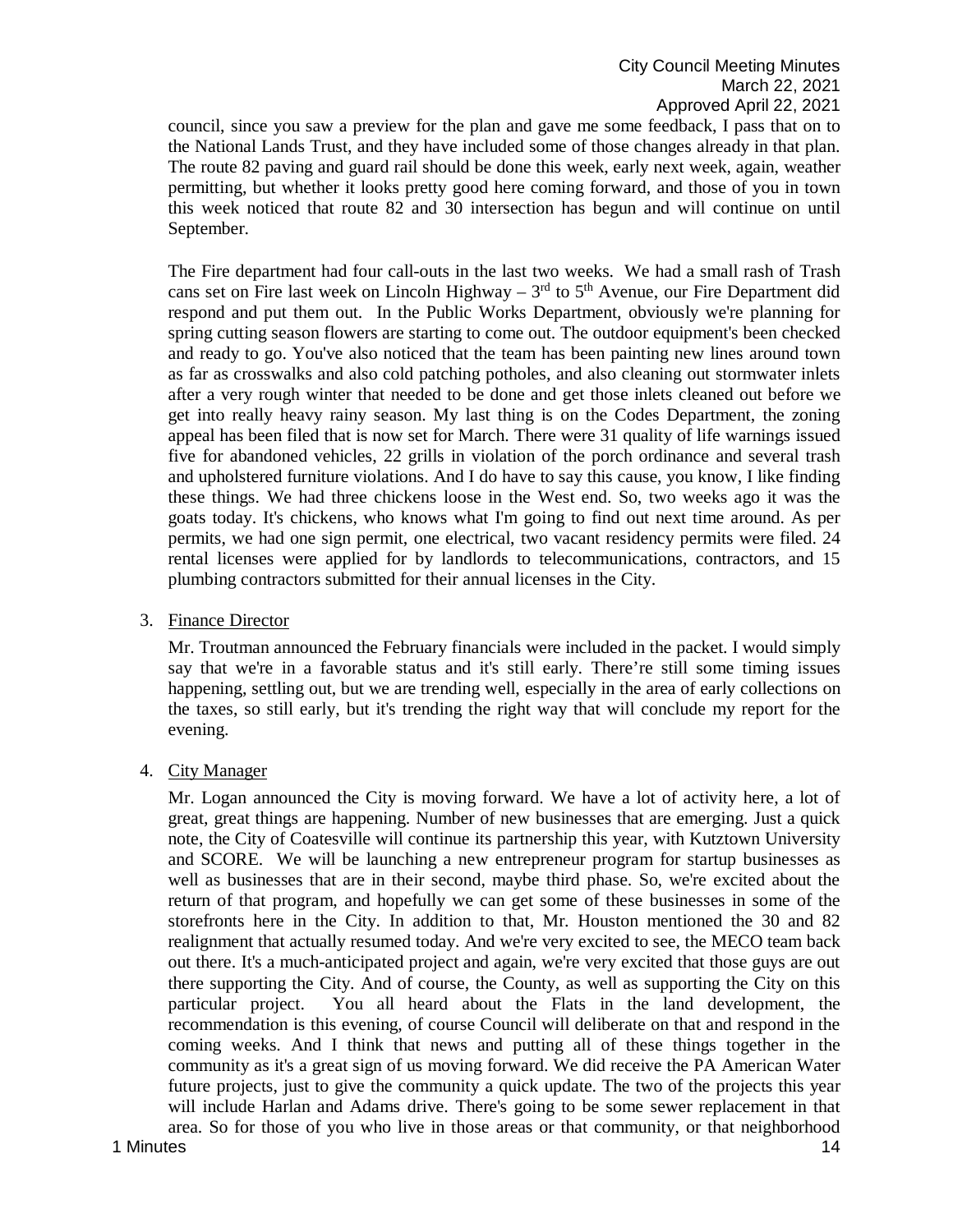there will be work this year from PA American Water. In addition to that, if you live on Harmony street from 6<sup>th</sup> to Modena Alley, PA American Water will also be working on the sewer replacement lines there. So, a lot of activity, a lot of construction. This is to improve our sewer systems. PA American Water, we were on a call with them about a week ago. They are very dedicated to this community and of course the community benefits from the work that they do here, in our infrastructure and street repairs. So, we look forward to their work and of course we look even more for it when they're done and out of here, but I mean that in a good way.

On the community update, in your packet council members, and you, you see the flyer from Morgan corporation based in Morgantown. They were founded in 1952. They started out as a small welding company. The Economic Development Council, and the Workforce Investment Board introduced Morgan to the City of Coatesville, their HR vice president came out and we met with them. We did a walkthrough of City Hall and they just thought City Hall would be a great place to, to host their next job fair, which is going to be held on April 10th, and that's going to be here at City Hall, from 10:00 AM to 2:00 PM. The thing about this one, this particular job fair, which is much different from the URBN Outfitters event is this job fair is by appointment only. So, what you're going to have to do is you're going to have to go onto our website and that's going to be posted tomorrow morning on how to link and make that appointment. And the reason why we're doing appointment only is because, you know, of course of COVID, but we want to ensure that the individuals that are lining up for these positions, are going to be a successful candidate because the jobs that are available include manufacturing, assemblers, welders, machine operators, material handlers, and service technicians. So, these are well respected jobs in the industry. For those of you who will be able to get an opportunity to work with Morgan, they will provide you with training, not only will you be trained to do some of this work, but you'll also have an opportunity to work for a company, that is probably one of the leading industries and commercial truck bodies. We are very excited to have Morgan, to look at Coatesville as a prospect to host a job fair. We are also excited to partner with a higher one program, led by Jim Lochner over at the Economic Development Council. We are poised to have an exciting event on April 10th from 10:00 AM to 2:00 PM. That information, as I said, will be posted on our website, which is www.coatesville.org.

The last three items I have left, the first is I want to thank all those in our community over the last week. And especially this weekend for volunteering to register and transport many of our residents, seniors to get their COVID vaccinations, as you all know, we've been challenged in this community as well as other parts of the County, but in particular here in Coatesville. We can't seem to get enough vaccination centers, and I know that the Commissioners are trying but, sometimes we have to take things into our own hands. So, I want to thank those individuals who have stepped forward to volunteer some of our seniors. Thank you, Rick Campbell. I know that he transported a number of seniors this weekend out to some locations. We appreciate you all for taking the lead in that area. And, we do anticipate now the County to pretty much, follow up with their, I don't want to say promise, but with their initiative and they're focus on, on bringing these vaccination centers to Coatesville. I addition to that, I hope those are listening to see being recognized and are reminded that Coatesville is a cultural, and economically sound force to be reckoned with. As you know, one of the things that Kimberly was talking about in terms of the Renaissance, it's just not about African-Americans in the community. It's about people coming together, you know, whether you're black, white, Hispanic, or Asian of Asian descent, this is a very rich community here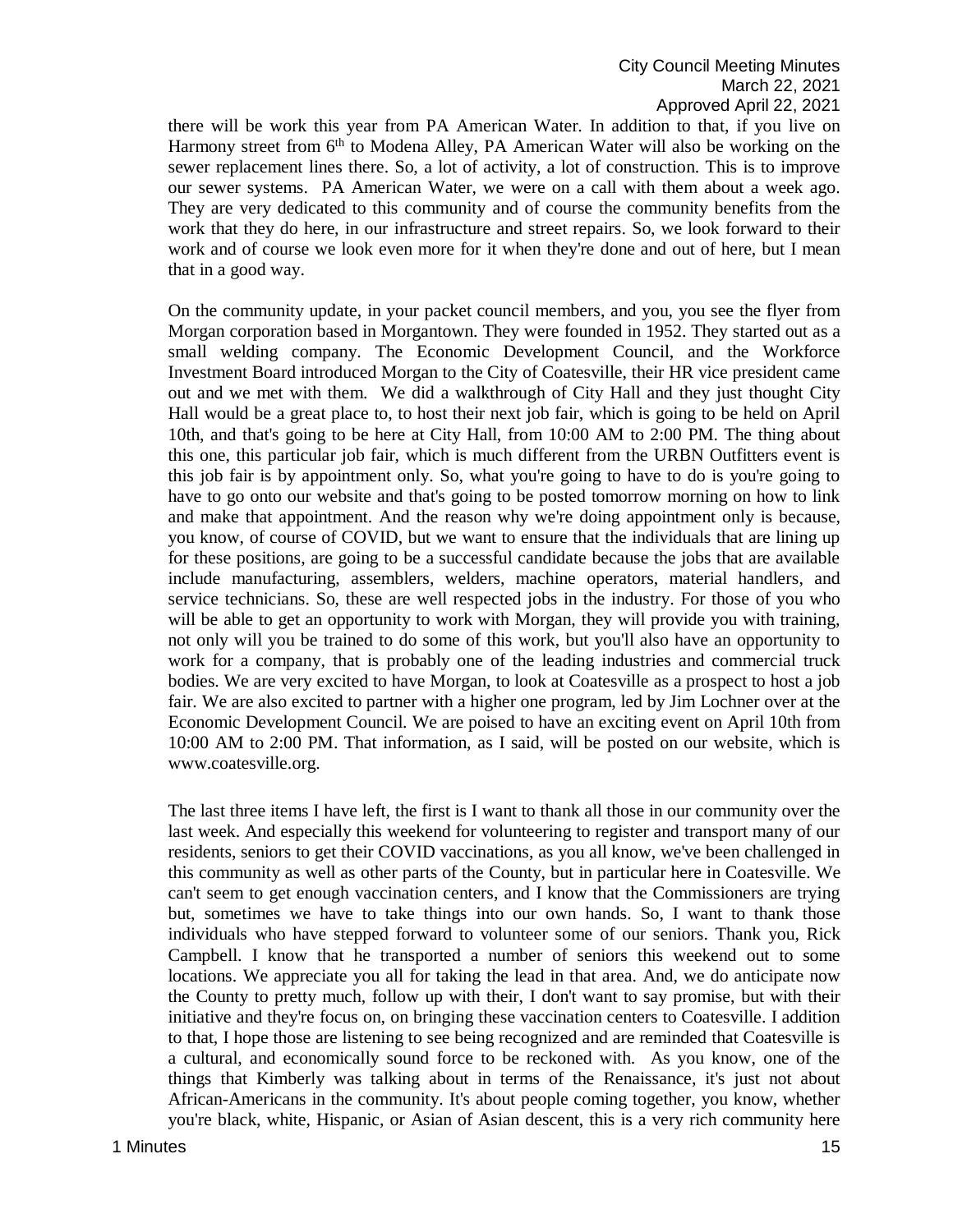and these particular initiatives that are taking place by the Brandywine Health Foundation or the City of Coatesville, or any of these organizations that are emerging from this, this is important, it's restoring our community. In addition to the Black Renaissance initiative, there are a group of entrepreneurs putting together an exciting event that's going to happen in May. It's going to happen over at midway arts. This is just a springboard to more cultural, artistic events that are happening, that will be happening in Coatesville. So my hats off to those guys and to those volunteers that are putting that together. The last thing I just want to make a note is, we were talking about, you know, the velodrome and in that particular program, and a lot of great questions came out of it. And one in particular that stood out for me was, you know, why the velodrome here and in our kids interested. And it made me think about the program in Philly, but some of you may have heard about maybe familiar with, because it's been around for a long time now, it's, it's the work to ride program. If you recall, this was on 60 minutes, it was on a number of a news magazines. And this was a program that took a lot of our black kids in Philadelphia, put them into an equestrian program and taught people how to ride horses. And some of those individuals went on and they made it into, or they're making it onto some polo teams that are recognized throughout this country. So, I guess I want to say that because, you know, oftentimes we may assume what kids may not be interested in until they're exposed to it. And if we have a number of diverse kids who got interested in horseback riding or a question or follow that, I'm sure we have a number of them that might be interested in cycling.

### 5. Police Chief

Chief Laufer asked to speak on two different investigations. Just recognize some outstanding investigative effort on behalf on the part of Coatesville officers and also South Coatesville Borough officers and County detectives. We had two different cases involving shootings. One was back in February, where a young male was shot on South Sixth Avenue, and unfortunately will be paralyzed for life. Our officers through our investigative efforts, between our detectives led by detective Sergeant Brandon Harris, and Corporal Shawn Dowds, and County detectives put a lot of hours into solving this case. And this past week, we're able to successfully identify, taking an arrest warrant and pick up the individual that was responsible for shooting this young man on South Sixth Avenue back in February, and causing him to in all likelihood be paralyzed for the rest of his life. The sad part about this, is it was all over a gambling debt. This young man will now be in a wheelchair, so sad case, but I just want to recognize the investigative efforts of our City detectives, patrol officers and also cooperation with the County detectives and at least being able to bring some closure to that shooting. And then also we had another shooting last week, involving a resident of South Coatesville, where that resident was entering the City on Woodland, just South of Oak street when his vehicle was struck multiple times by handgun, nine-millimeter rounds. And, once again, through some great investigative work by the detectives here and the operation with Chief Pierce out of South Coatesville and his officers and the County detectives within 24 hours, we had our suspect identified and had an arrest warrant issued and had him picked up, he has been charged with attempted homicide and aggravated assault. There is two cases that think the officers really did an outstanding job, went above and beyond, put in a lot of hours, I felt it was important for the community to try to bring closure to both of those shooting incidents and how disruptive that type of gun violence is to our community. It is to our efforts and revitalization and everything that we talked about earlier tonight on how important it is for the community to feel a sense of security. It can't be overlooked in the, in the whole revitalization process. So, I want to just take a minute to recognize that outstanding effort on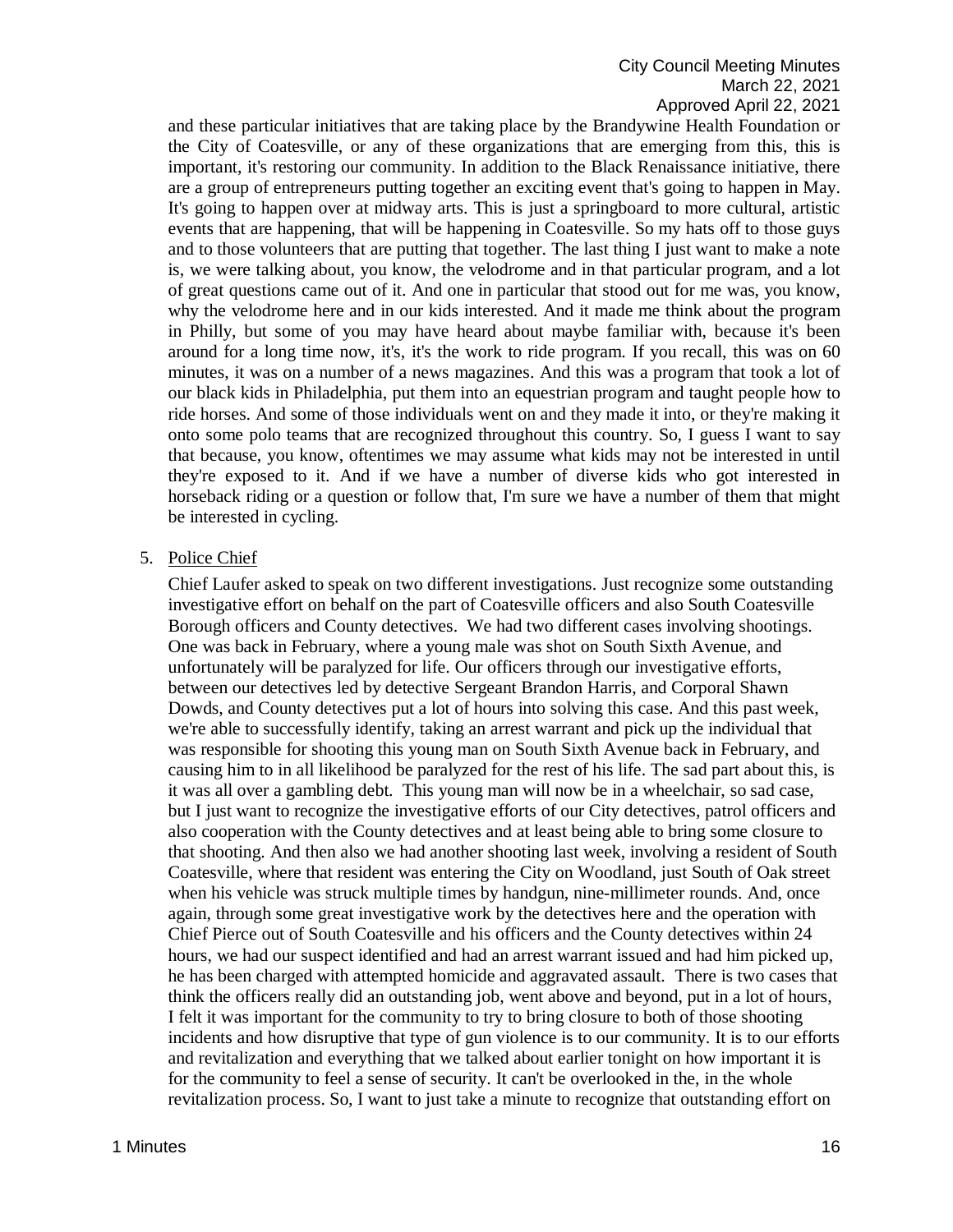behalf of our detectives, and our patrol officers to in cooperation with South Coatesville and with the County detectives. Thank you.

### **Citizens Hearings Non-Agenda Items Only (3 Minutes)**

#### Wendy Whitaker

Ms. Whitaker asked if the part-time officers are Coatesville residents. Chief Laufer replied there were no Coatesville residents who applied for the positions. President Lavender-Norris stated, but please Ms. Whitaker, by all means, if you're aware of any Coatesville residents that are in police enforcement, we would love for them to apply here in the City and be a part of our team. So please inform them, you know, if they're interested to submit to the Chief. Chief Laufer explained we do have a rolling enrollment for a part-time officer. We don't have a closed application period. We accept applications year-round, and we simply keep them in our file until such time as we offer a part-time officer, a civil service exam. And, we would be, as Madam president said, we're happy to entertain all applications from those in the City and outside. We actively promote and advertise on the PA Chiefs website, which is the go-to site. Everybody knows if you want a job, we can police in Pennsylvania. You go to the Pennsylvania Chiefs of police website, and that's the central repository for all open positions part-time and full-time in the entire state. So, we have no closed application period, and we would be happy to accept anybody's application.

Mr. Logan announced there were a few other questions. One question was in reference to the partners on the velodrome. Are these the same men that work with Mr. Morgan first? To answer that question, I think one of the investors was part of Mr. Morgan's investment team in the beginning. Another question is, can velodrome tracks be used for more than bikes? That I don't know. We would have to get that answer from the velodrome experts. I don't think particular track though is especially designed for a type of speed racing. Another question that came in, will programs be offered for free for community members to learn about the velodrome and cycling programs? I don't know if the programs will be free, but we can check in for you to better answer that question. He did say that they would be inviting and bringing in the youth to learn about the velodrome. He did mention that in the presentation.

Chief Laufer asked to add one additional thing with regard to our police department. There is with regard to hiring and I believe I did send it around to council, to be pushed out to the community, but there is an opportunity for several scholarships that are being offered to residents of Chester County, specifically only Chester County, for minority scholarships for actual Act 120 training at the Delaware County Police Academy. So, if those that are interested can certainly contact the police tomorrow. We have the contact information of how to go about applying for those a couple of scholarship opportunities. They are open for five minority candidates only in Chester County only that have an interest in law enforcement. So that is another opportunity to not only get into policing, but to have the schooling paid for and a stipend. I believe also with that scholarship while you attended Delaware County community college. So for those out there who might be interested, we can certainly make that happen. The minimum age is 21 years old in Pennsylvania.

Mr. Folks made a motion to close citizens hearings on non-agenda items only; Councilperson Graves seconded the motion. Motion passed 4-0.

#### **Special Events**

There were no special events at this time.

1 Minutes **17 Council Comments**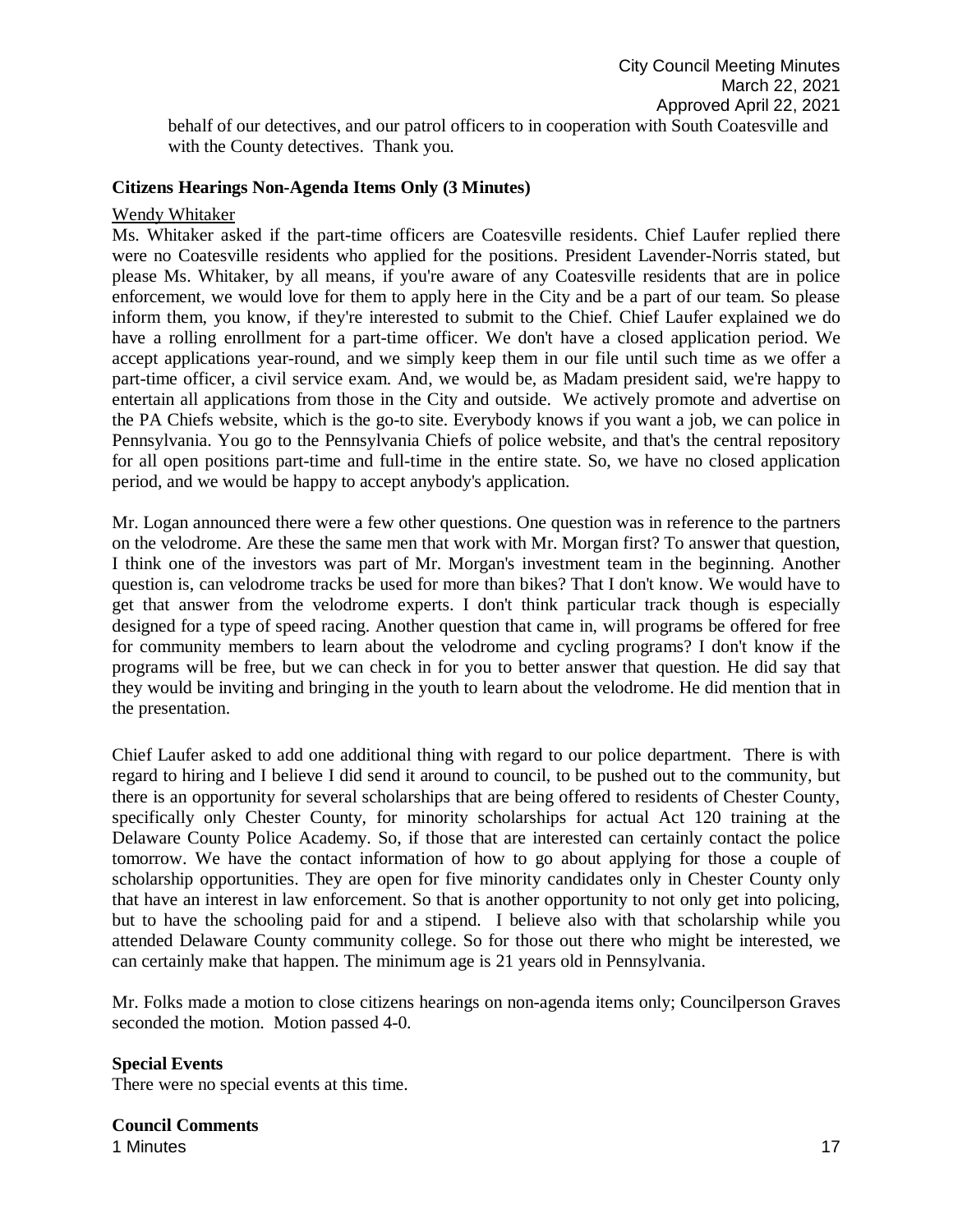Mr. Folks thanked everybody. I'm going to go back to what I said before Oprah, Tracy, Beyonce, Taylor Swift, Jeffery Laurie rebound within and say in this City we have no place for these kids to go. If you would consider in helping out this City, give me a call. I'll come with you. I'm fully vaccinated. To the residents of Coatesville. You have a good night. Thank you for doing this. You can check around. I'll come to you.

Councilperson Graves thanked everyone for attending training and for tuning in and being engaged. We will continue to make sure we are trying to bring across here with living wages, making sure that we always advocate for affordability and community. Thank you once again.

Vice President Green thanked Mr. Logan. Mr. Logan said that some people had gone, came together and volunteer to take some seniors to get COVID vaccinated. He mentioned the name of Ricky Campbell, and I just want to thank him and anyone else who assisted in that. This is a little frustrating with this vaccination process. I implore the Commissioners to bring some walk in or walk up test vaccination sites to the City. There's been a few different organizations and churches that have volunteered their spaces. I just hope that they could take that into consideration. You know, Mr. Houston mentioned today that there were 26 new cases in Coatesville, but the way that they're doing a dashboard now, they're just doing it by 19320. Oh. So, if you look at 19320, you'll see it's only a 1% increase. Not very much, but when you look at individual municipalities throughout Chester County, Coatesville is about 7.4%, which is one of the highest. So we truly need a walkup site for people to go and get vaccinated. You know, the places where they're vaccinating now, you have to go to Westchester. A lot of our residents are not affording that transportation. You know, thank God for people like Ricky Campbell and others who are volunteering. So, imagine how much more or how many more people could be vaccinated. I mean, 20, 26 may not seem like a lot, but when you look overall, that's a lot, the County numbers are going down, but we're steadily increasing. So I implore them to bring a walkup site. And again, there's many churches that have volunteered their spaces. Many nonprofits have volunteered their spaces. We need to make a way, you know, we want this and I understand that you don't have quite enough, but I just think that our, our little City needs to be a priority. We came into the game late, but we're up over. Mr. Houston, correct me about 984 cases, 984 cases. That's a lot. So again, you know, the dashboard, the way that you're doing the dashboard, they're not doing it the way that they did it in the beginning. They're lumping all 19320 together. So, it doesn't seem like a lot when you're looking at 62,000 people, but when you're looking at 13,000 people, it's a lot. Yes, I just implore them to bring a walkup testing site into the City of Coatesville. You know, people are going to Allentown. People are going to Philadelphia. People are traveling so far trying to get the shot because they want to get the shots. And if we had a walk-up testing site, we would see people want to be vaccinated. So, I just implore them to do that as soon as possible to, to bring us in, to bring, you know, they're testing out throughout the County, include Coatesville. You know, I know that they do it in the Senior Center. You know what I mean? And they're using that one a and one B, we got to get beyond that. We got to get our teachers vaccinated. We got to get the other people in the schools. We got to get people in the healthcare of the group homes and things like that in nature. We got to get them vaccinated. People want to be vaccinated. Thank you very much.

President Lavender-Norris echoed her colleagues and say that I'm grateful for that. I also want to first say thank you to the City for acknowledging my brother's passing. The arrangement was beautiful and I am ever grateful and thankful for it. I just want to highlight again, the fact that my brother, was in the fire department, he was a member, an active member for 53 years. And within those 53 years, he became the First Black Fire Chief in Chester County, the first in Chester County. And he's been fighting fires for 53 years, that speaks volumes. And then we move into congratulating, Vice President Green for being honored on Sunday for women's month. Congratulations very well in our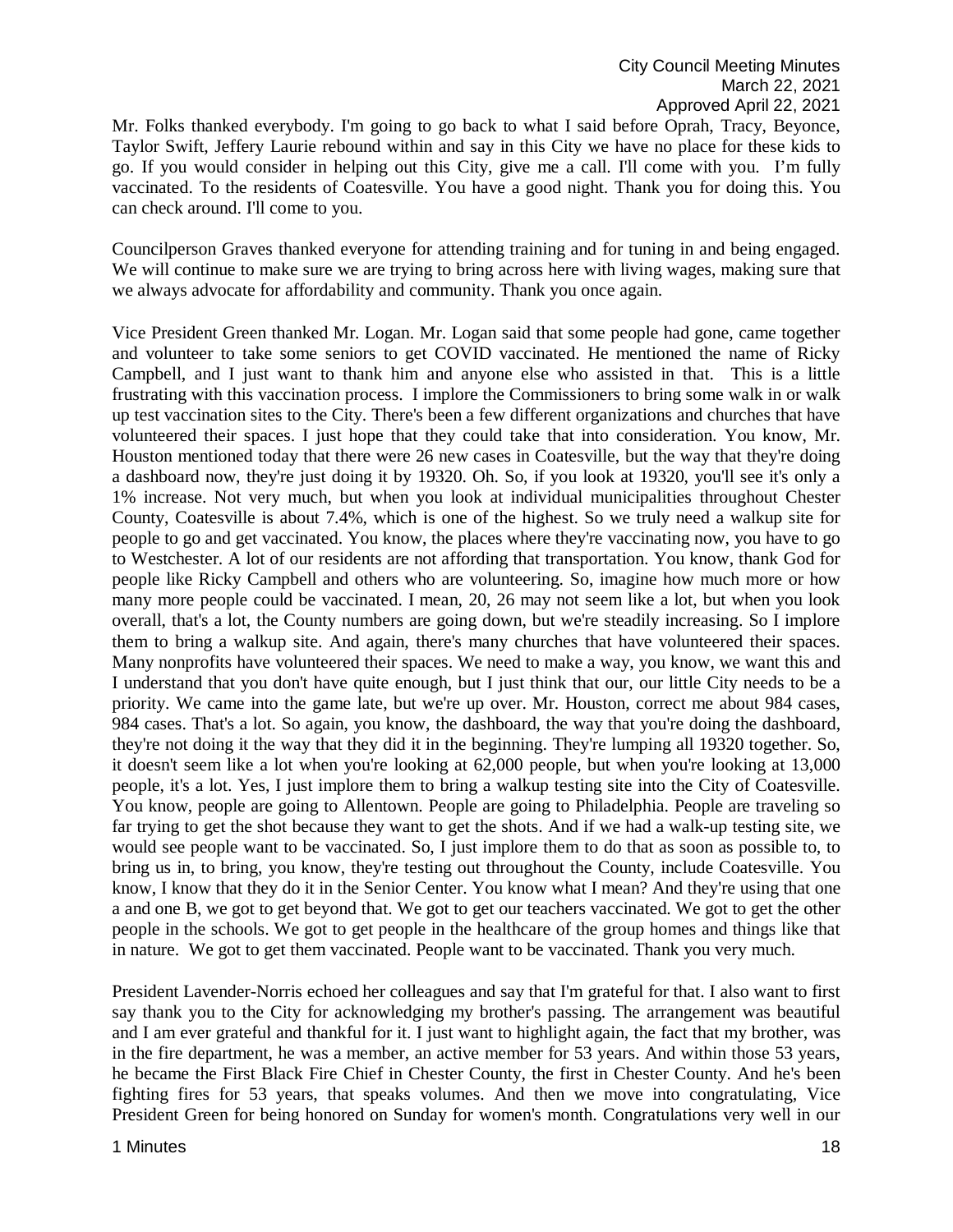community. And you know, it's no small feat to be honored within your home community. So congratulations to you for that. Thank you. When I said my brother being the First Black Fire Chief speaks volumes, it made, it takes me to the COVID situation. Speaking volumes. We hear a lot about the black community not being vaccinated well, from my point of view, it isn't as much they don't want to be. Is that more? They don't have access to the vaccine. So whether they wanted to or not, they couldn't do it. And it still goes marked as they're not being vaccinated. That's not okay. That's not good. And it needs to be drilled down into them. I also have been made aware that April, I'm going to say Tabernacle Baptist church will have 325 vaccines, but they didn't go to the County commissioners for this. They went through Brandywine hospital and Penn medicine. So, since we've been asking for the vaccine sites in the City, and we were told from the beginning, we needed 5,000 square feet, but I know that Rite aid and CVS have nowhere near that. Um, you know, that's just a side note. We have facilities that can house. We've had three, three churches that wanted to be walk up site. We've also had one of our nonprofit organizations offer their facilities. None of the facilities have been good enough for us to have a vaccine site. I don't understand why there's no real excuse for it. I just implore our County Commissioner's kind of throw your weight around a little bit and get the City of Coatesville some recognition because we need it. Not only do we need it, we want it. And you know, when you want things, you'll go for them. A lot of times when you say you need something, you wait for somebody to supply it, but when you want it, you'll go get it yourself. Where there are people here in the City of Coatesville that want the vaccine. They don't have transportation and Ricky Campbell and the people that were given that was providing transportation before, but they can't transport everybody in the City. And they shouldn't have to, there should be sites right here, not just vaccinating, but also testing the right. It isn't enough. The Senior Center isn't enough. And they're only a block away from one another. How about we put a site in West End and a site in the East End and ensure that people have the accessibility. You have over 700 cases that are not appointed to any particular municipality. I think you need to look into those numbers and attribute them to the proper location. Then you'll have a better understanding as to the fact that we in the City, County, too, we want help. We need help. And we're standing at your door, knocking, answer us. We need the vaccine. And it's time that we're taking seriously, because our numbers are rising. Not only in cases, but also in deaths, we were considered a hot spot. And it seems to me, it would only be right that you addressed the hot spot. Cool that down. I'm not a fireman. My brother was, but I know they go to the hottest point first and work their way away from it. Come to the City of Coatesville, talk to our residents if you need to, but just know we want and need a vaccine testing and vaccination site in the City. I'm not fussing, but I want to make it plain and clear the fact that it's necessary. Um, I thank you. I thank you for listening, entertaining the thought. And I'm not even saying, you're not trying, I'm just saying there's an urgency here that you may not be aware of.

Mr. Logan announced there is something he wanted to share from your colleagues. It says: Dear Lavender Family: It is with great sympathy and sorrow to hear about the passing of John Lee Lavender-former Fire Chief of the Modena Fire Company. John came to us on March 31, 1953, and will now live in eternity. He was a graduate of the great class of 1972 at CASH and the Chester County Vocational Technical School with a certificate in Horticulture. John loved to be of service to his community which he expressed through his commitment to the Modena Fire Company where he served since 1968. When John was promoted to the position of Fire Chief, he became the first African-American Fire Chief in Chester County. John was known for his generosity, wisdom, and knowledge. Always wearing a welcoming smile, he would often make himself available to lend a helping hand to anyone in need. On behalf of the entire City Council, please accept our deepest condolences. May the Lord bless you and your family with fond memories of his life, dedication and enduring family love. Please know that you are in our thoughts and prayers. With love and appreciation, City of Coatesville City Council.

1 Minutes **19**